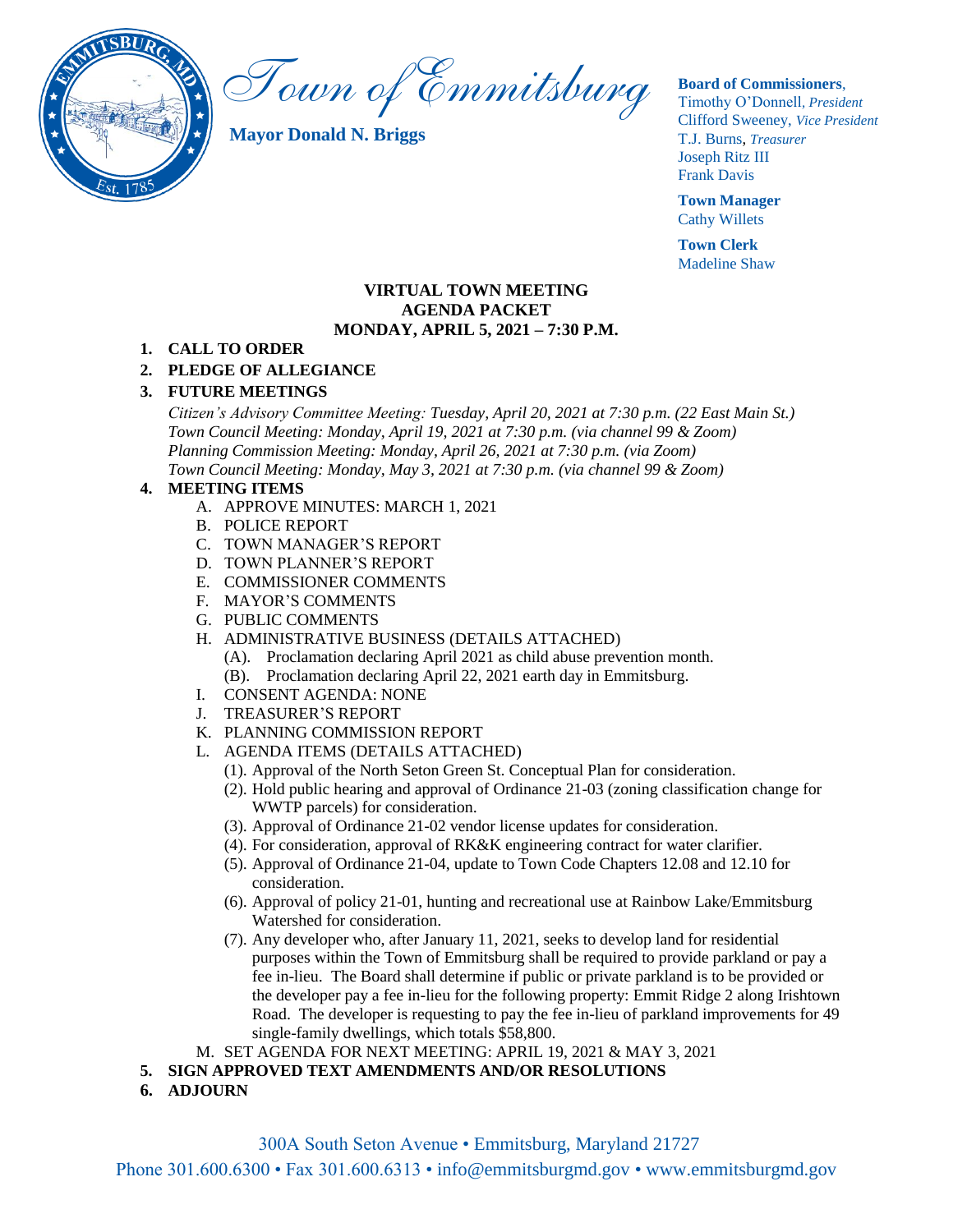## **ZOOM MEETING ACCESS INFORMATION:**

Topic: Town Meeting: April 5, 2021 Time: Apr 5, 2021 07:30 PM Eastern Time (US and Canada)

Join Zoom Meeting <https://us02web.zoom.us/j/82727406210>

Meeting ID: 827 2740 6210 Passcode: 21727 One tap mobile +13017158592,,82727406210#,,,,\*21727# US (Washington DC) +13126266799,,82727406210#,,,,\*21727# US (Chicago)

Dial by your location +1 301 715 8592 US (Washington DC) +1 312 626 6799 US (Chicago) +1 646 558 8656 US (New York) +1 253 215 8782 US (Tacoma) +1 346 248 7799 US (Houston) +1 669 900 9128 US (San Jose) Meeting ID: 827 2740 6210 Passcode: 21727 Find your local number: https://us02web.zoom.us/u/kCjUjww5z

The town meeting will begin at 7:30 p.m. If you would like to speak during public comment or an agenda item, you must sign-up to speak BEFORE 7:30 p.m. Sign-up to speak by emailing your name, address and topic you'd like to speak on to mshaw@emmitsburgmd.gov or calling (301) 600-6300.

You can also watch the town meeting live on cable channel 99. A recording will be posted to YouTube after (@Town of Emmitsburg).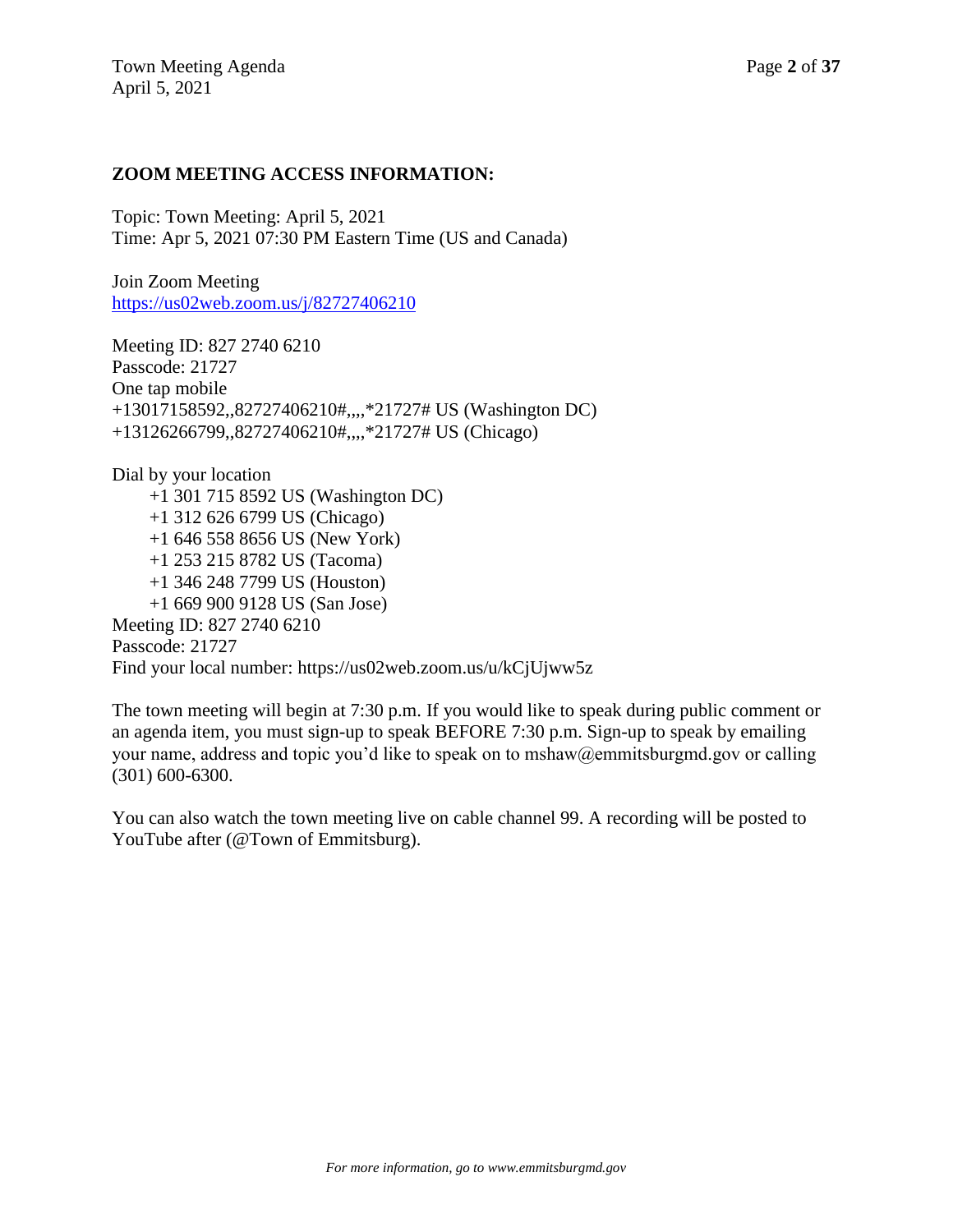CREW

### **A. APPROVE MINUTES: MARCH 1, 2021**

## **MEETING MINUTES MARCH 1, 2021 VIRTUAL TOWN MEETING EMMITSBURG TOWN OFFICE**

**Present:** *Elected Officials* - Mayor Donald Briggs; Commissioners: Timothy O'Donnell, President; Clifford Sweeney, Vice President; T.J. Burns, Treasurer, Joseph Ritz III; and Frank Davis. *Staff Present* - Cathy Willets, Town Manager; Amy Naill, Code Enforcement Officer; Cole Tabler, Town Accountant; and Zachary Gulden, Town Planner. *Others Present* – Deputy Ben Whitehouse.

#### **I. Call to Order**

Commissioners O'Donnell, Sweeney, Burns, Ritz III, Davis, and Town Planner Zachary Gulden joined the meeting via the Zoom teleconferencing platform. A quorum being present, Commissioner Timothy O'Donnell, President of the Board of Commissioners, called the March 1, 2021 town meeting to order at 7:30 p.m. Pledge of Allegiance was recited. Upcoming meetings were announced. The February 1, 2021 and February 15, 2021 town meetings were canceled due to inclement weather.

#### **Approval of Minutes**

*Motion*: Commissioner Burns motioned to accept the January 11, 2021 town meeting minutes as presented; second by Commissioner Sweeney. Yeas  $-5$ ; Nays  $-0$ . The president declared the motion passed.

#### **Police Report:**

Deputy Ben Whitehouse presented the police reports from January and February 2021 (exhibits attached).

#### **Town Managers Report:**

Cathy Willets, Town Manager, presented the Town Manager's Report from December 2020 and January 2021 (exhibits in agenda packet). For the January 2021 report, the contractor relined sewer lines from Frailey Road thru West North Alley to West Lincoln Avenue. Staff has seen a reduction of sanitary sewer overflows since several sewer lines have been relined.

#### **Town Planners Report:**

Zachary Gulden, Town Planner, presented the Town Planner's Report from December 2020 and January 2021 (exhibits in agenda packet).

#### **Commissioner Comments:**

- Commissioner Davis: He requested the Mayor host a staff member from Frederick County Parks and Rec on his weekly YouTube recording to discuss the new County park being constructed outside of Emmitsburg.
- Commissioner Burns: He expressed his support for the new County park and would like to see the Town reach out to representatives to get additional funding for Emmitsburg Elementary School.
- Commissioner Ritz III: He encouraged everyone to be friendly and reach out to their neighbors.
- Commissioner Sweeney: He thanked town staff for their work with snow removal over the winter.
- Commissioner O'Donnell: He would like to have the town connected with sidewalks to the new County park and to Mount St. Mary's university. He would like to rehab the red multi-user trail that was damaged during logging operations and begin plans to construct a new multi-user trail.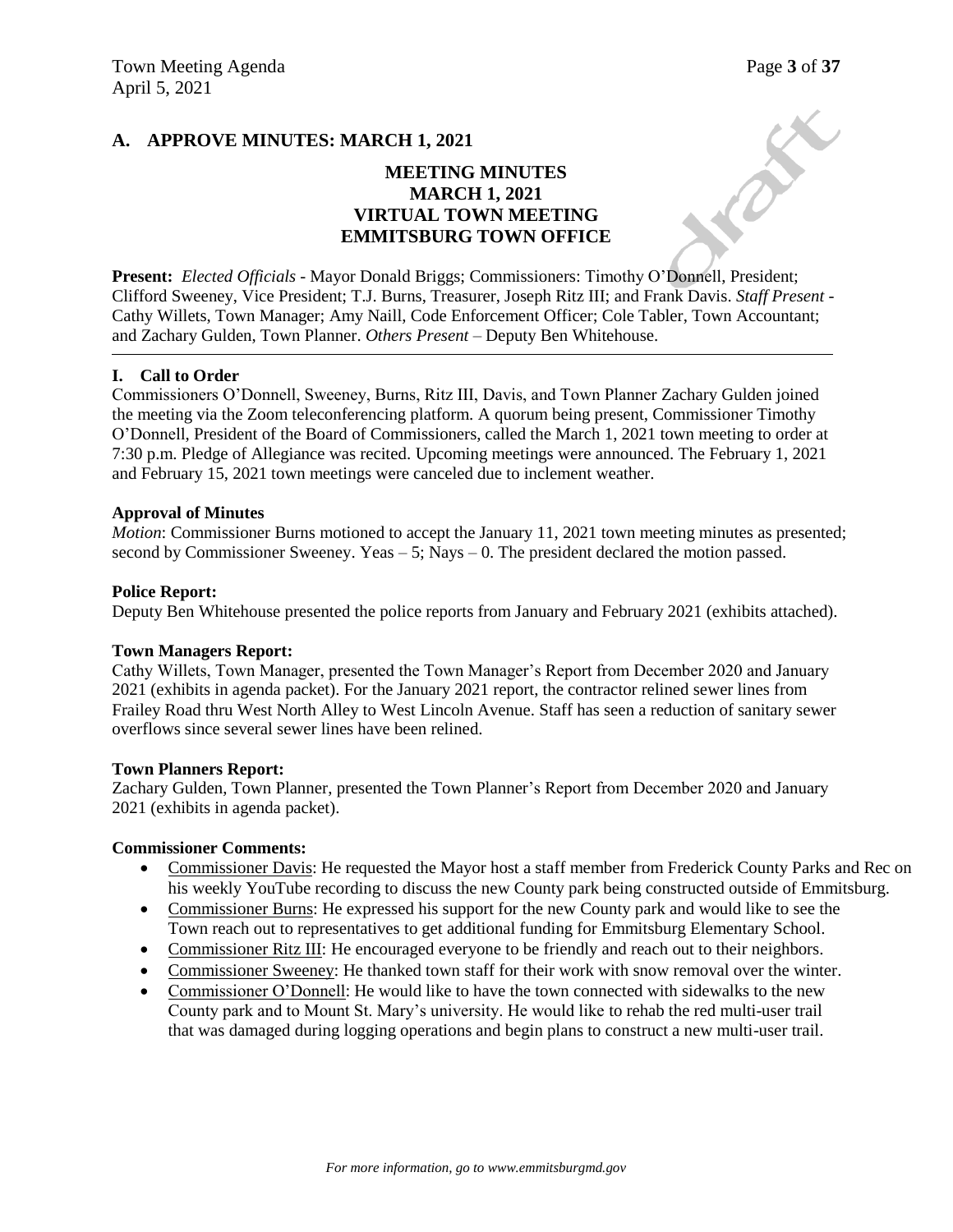### **Mayor's Comments:**

Mayor Briggs attended numerous meetings in February 2021 (meetings listed in agenda packet). Mayor Briggs attended a conference call with the County Executive and Mayors on COVID-19 and a disc golf tournament at the that benefited the Emmitsburg Food Bank. He also hosted President Trainor from Mount Saint Mary's University on his weekly COVID-19 update on YouTube among other meetings.

### **Public Comments:**

*Bruce Dean, 31 West Patrick Street, Suite 130 Frederick MD 21701 –* Mr. Dean is an attorney representing Dan Reaver and his Emmitsburg East Industrial Park property at 100 Creamery Court. He is requesting an April agenda item on the sewer services provided to the industrial park property. *Dan Reaver, 100 Creamery Court –* Mr. Reaver is the managing member of the Emmitsburg East Industrial Park and supports Mr. Dean's comments.

### **Administrative Business:**

- **(A). Proclamation honoring Keith Suerdieck for his service on various committees**: Mayor Briggs presented Keith Suerdieck with a proclamation thanking Mr. Suerdieck for his 10 years of service on various town committees. Each commissioner took turns thanking Mr. Suerdieck for his service and wishing him luck on retirement.
- **(B). Filing of the 2020 Annual and 5-Year Mid-Cycle Planning Commission Reports**: Mr. Gulden presented the item. The Planning Commission Report states the actions of the Planning Commission for the prior year. The 5-Year Mid-Cycle Report is required by the State. The reports have been approved by the Planning Commission but the Board needs to acknowledge receipt before the reports can be filed. The Board gave unanimous consent for the filing of the 2020 reports.
- **(C). Update on infrastructure projects**: Ms. Willets presented the item. The three main infrastructure projects the Town is currently working on are the construction of a new water clarifier for the Water Treatment Plant on Crystal Fountain Road, the replacement of the Creamery Road Pump Station and the waterline replacement of North Seton Avenue and DePaul Street. The clarifier project's goal is to improve raw water quality flowing to the plant and reduce damage to the plants equipment. The estimated project cost is \$1.4 million of which Senator Hough has secured \$1 million in governor capital budget funding (available June 1, 2021) and the Town will cover the remaining \$400,000. RK&K is the project engineer and project completion is anticipated in July 2022. The goal of the Creamery Road pump station replacement project is to reduce sanitary sewer overflows by replacing the existing 1964 pump station. The estimated project cost is \$3.6 million of which the USDA is providing a \$833,000 grant, a \$1.9 million loan and the Town's required contributions are \$807,000. The project is currently in the design phase with RK&K engineering and construction is anticipated to begin by the end of 2021. The North Seton Avenue and DePaul Street waterline replacement project's goal is to replace aging lines and increase flow. Currently McCrone engineering is working on the Preliminary Engineering Report and Environmental Report for about \$25,000. MDE denied prior funding requests but the Town is hoping to resubmit for the replacement project as a whole and obtain USDA funding too; however, the USDA has informed the Town funding cannot be provided until water rates are raised to support the infrastructure improvements. Town staff is working on a bid to hire a contractor to complete a water, sewer and tap fee study and give rate recommendations.
- **(D). Approval of the town to use Zoom only for town meetings if the need arises**: Ms. Willets presented the item. Town staff is requesting the ability to use Zoom only (a teleconferencing platform) for town meetings when the need arises such as during inclement weather and emergency situations. The Town plans to continue using both channel 99 and Zoom unless specified otherwise. The Mayor would like to keep town meetings virtual until June 2021. The Board gave unanimous consent for the admin item.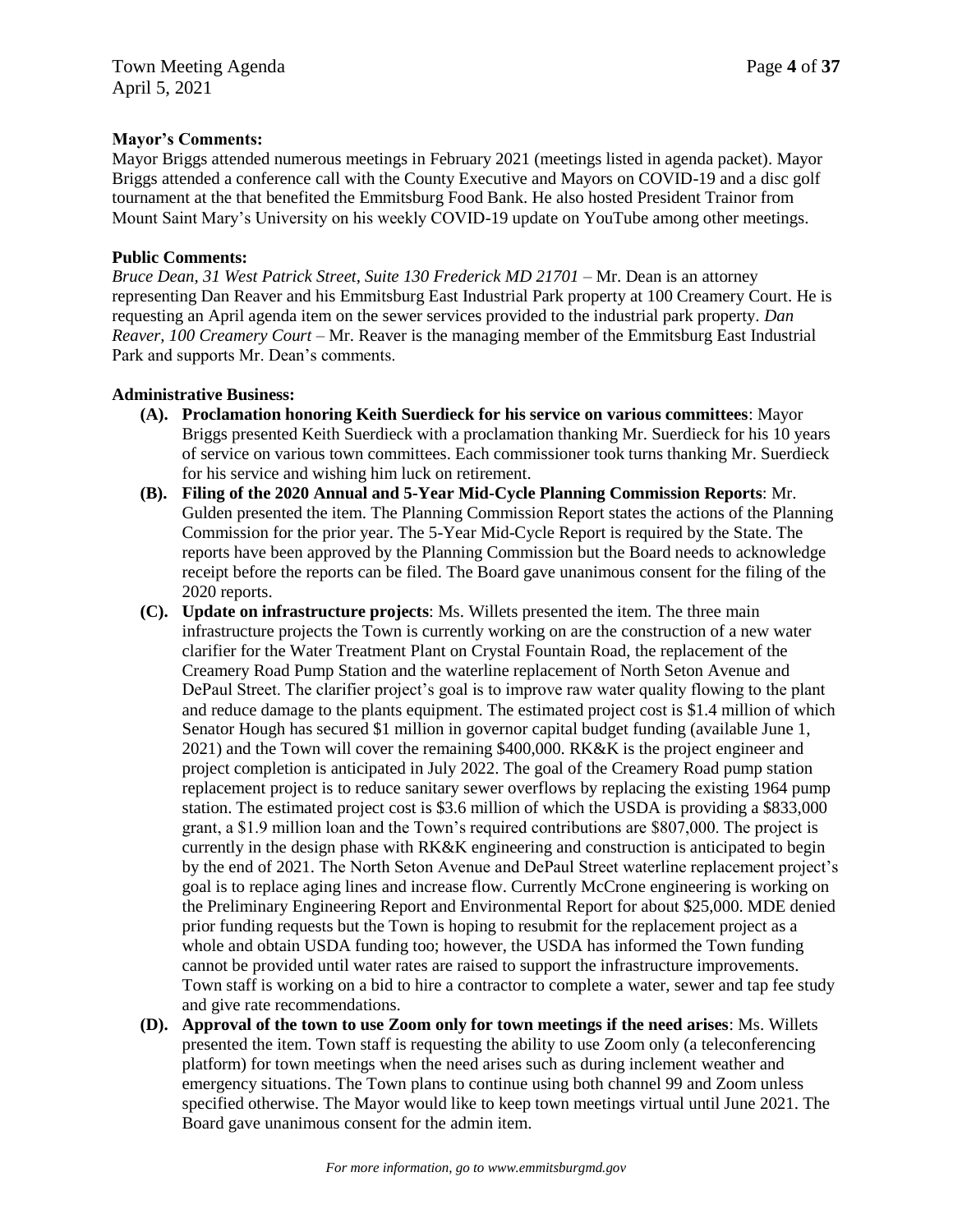### **Consent Agenda:**

The Board gave unanimous consent for the appoint of Glenn Blanchard to the Planning Commission for a term of March 1, 2021 to March 1, 2026. The Board gave unanimous consent for the appoint Deborah Hobbs to the Ethics Commission; there is no term limits for Ethic Commission members. The Board gave unanimous consent for the re-appoint of Carolyn Miller and Martin Miller to the Parks and Recreation Committee for a term of March 15, 2021 to March 15, 2023.

### **Treasurer's Report:**

Commissioner Burns presented the Treasurer's Report for February 2021 (exhibit in agenda packet). The operating balance forward is \$5,529,370. *Motion*: Commissioner Ritz III motioned to accept the report as presented; second by Commissioner Sweeney. Yeas – 5; Nays – 0. The motion passed.

### **Planning Commission Report:**

Commissioner Ritz III presented the report. The last meeting was January 25, 2021 where the 2020 Annual Report and 5-Year Mid-Cycle Planning Commission Report were approved and the Commission was reorganized to Mark Long as Chairperson, Joyce Rosensteel as Vice Chairperson and Glenn Blanchard as Secretary.

### **II. Agenda Items**

Agenda #1 - Audit presentation by Michele Mills: Michele Mills, Public Accountant, and Addie Blickenstaff, Senior Auditors, with DeLeon and Stang presented the agenda item. The fiscal year 2020 audit is complete and there were no significant problems identified. No new accounting policies were adopted, no transactions were entered into by the Town which lacked authoritative consensus, no problems were encountered with town staff/management, and no material weakness in internal controls were identified. A presentation highlighting key information such as summaries on net position, statement of activities, operating revenues, etc. was made by the auditors. There were no questions from the Board.

Agenda #2 - FY20 budget transfers to the Capital Fund for consideration: Ms. Willets stated the fiscal year 2020 general fund closed with \$180,174 excess funds that need to be transferred. Mayor Briggs and town staff recommend transferring \$174,357 to the capital projects fund for the following projects (to name a few): upgrade the town meeting room cameras, storm water impact fee study, future town vehicles, pool chairs/tables/umbrellas, tennis court resurfacing, installing new swings in Memorial Park and dead ash tree removal in Community Park. The remaining \$5,817 would be transferred to the general fund, public safety (dept. 22) for COVID-19 related expenses. *Motion*: Commissioner Burns motioned to accept the fiscal year 2020 budget transfers as presented; second by Commissioner Ritz III. Yeas – 5; Nays – 0. The president declared the motion passed.

Agenda #3 - FY21 budget overview: Mr. Tabler presented the status update on the fiscal year (FY) 2021 budget from July 2020 to December 2020. For the general fund, approximately 71% of budgeted revenues have been booked. General fund expenses are on budget of approximately 50% remaining for the fiscal year. The General fund department expenses, actual versus budget, are in the anticipated mid-year range. For the water fund, lower water usage by some of the Town's larger accounts due to COVID-19 has resulted in decreased revenue. For water fund expenses, 58% of the remaining fiscal year's budget is available. For the sewer fund, there is a decrease in revenue due to decreased usage by some of the Town's larger accounts. For water fund expenses, 60% of the remaining fiscal year's budget is available.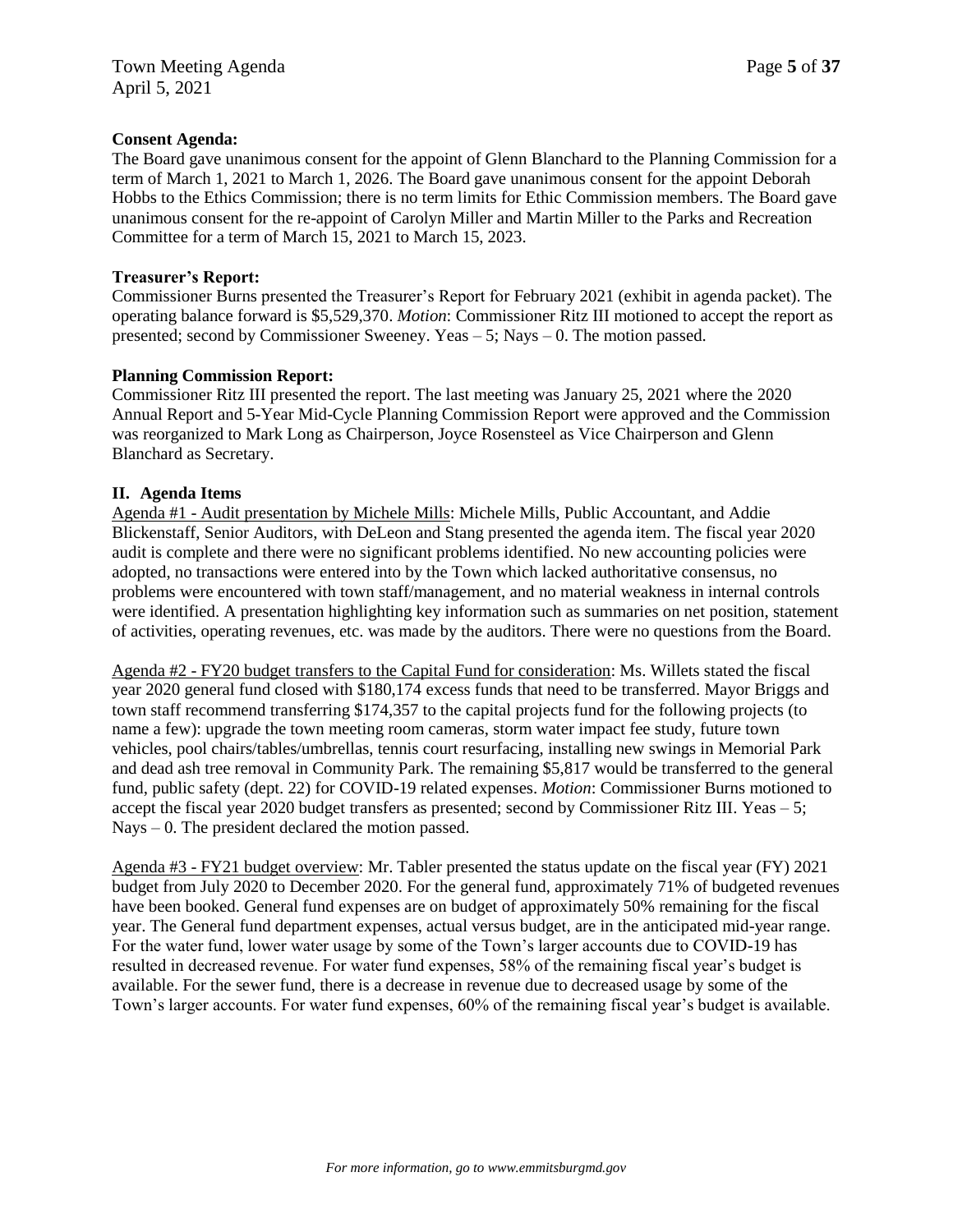Agenda #4 - Approval of bid to construct two small picnic pavilions in E. Eugene Myers Community Park for consideration: Ms. Willets presented the agenda item. The proposed project will install two small picnic pavilions, one ADA compliant, in the southern part of Community Park. The bid was published on January 13, 2021 with a due date of February 11, 2021. \$30,750 of the project will be funded via a FY21 Program Open Space grant and \$10,250 will be funded via the Town. Five bids were received. Town staff recommends Green Sites, LLC for \$40,507 to include the optional connecting sidewalks. The project will be completed by May 15, 2021. *Motion*: Commissioner Burns motioned to approve Green Sites LLC for \$40,507 for the construction of two small picnic pavilions in Community Park; second by Commissioner Davis. Yeas  $-5$ ; Nays  $-0$ . The motion passed.

Agenda #5 - Approval of bid to renovate the E. Eugene Myers Community Park band stand for consideration: Ms. Willets presented the agenda item. The project is funded by a Program Open Space grant and would renovate the existing band stand by demoing the existing walls, enclosing the back of the band stand, updating the electrical, painting and adding culture stone to the back wall. The bid was first published in November 23, 2020 with a due date of January 5, 2021 but not enough bids were received, so the project was re-bid on January 27, 2021 with a due date of February 22, 2021. Three bids were received. Town staff recommends M.I. Tech Construction for \$22,270 to include an optional LED light. *Motion*: Commissioner Sweeney motioned to approve M.I. Tech Construction for the renovation of the band stand for \$22,270 to include the optional LED light; second by Commissioner Ritz III. Yeas – 5; Nays – 0. The president declared the motion passed.

Agenda #6 - Forward Ordinance 21-03 (zoning classification change WWTP parcels) to the Planning Commission for recommendation and set public hearing and final vote for April 5, 2021 for consideration: Mr. Gulden presented the agenda item. Maryland law requires the Town obtain Frederick County Council approval before changing the zoning classification of the newly annexed wastewater treatment plant (WWTP) from agriculture to institutional if the zoning classification change is attempted within five years of the property being annexed. The Frederick County Council approved the classification change and the next step is to forward to the Planning Commission for review before the Board has a final vote and public hearing at the April 5, 2021 town meeting. *Motion*: Commissioner Burns motioned to forward Ordinance 21-03 as presented; second by Commissioner Davis. Yeas – 5; Nays – 0. The president declared the motion passed.

Agenda #7 - For consideration, amendment #1 proposal for storm water management plan at the new creamery road pump station request for compensation for additional services outside the scope of the original contract: Mr. Gulden presented the agenda item. Town staff is seeking an amendment to the existing RK&K engineering contract for the pump station replacement project to include a storm water management plan for \$32,945. Town staff had attempted to obtain a waiver from Frederick County for the plan; however, the waiver was denied due to the flood zones proximity to the construction site. A storm water management plan is now required for the project per Frederick County. *Motion*: Commissioner Sweeney motioned to accept the amendment as presented; second by Commissioner Davis. Yeas  $-5$ ; Nays – 0. The president declared the motion passed.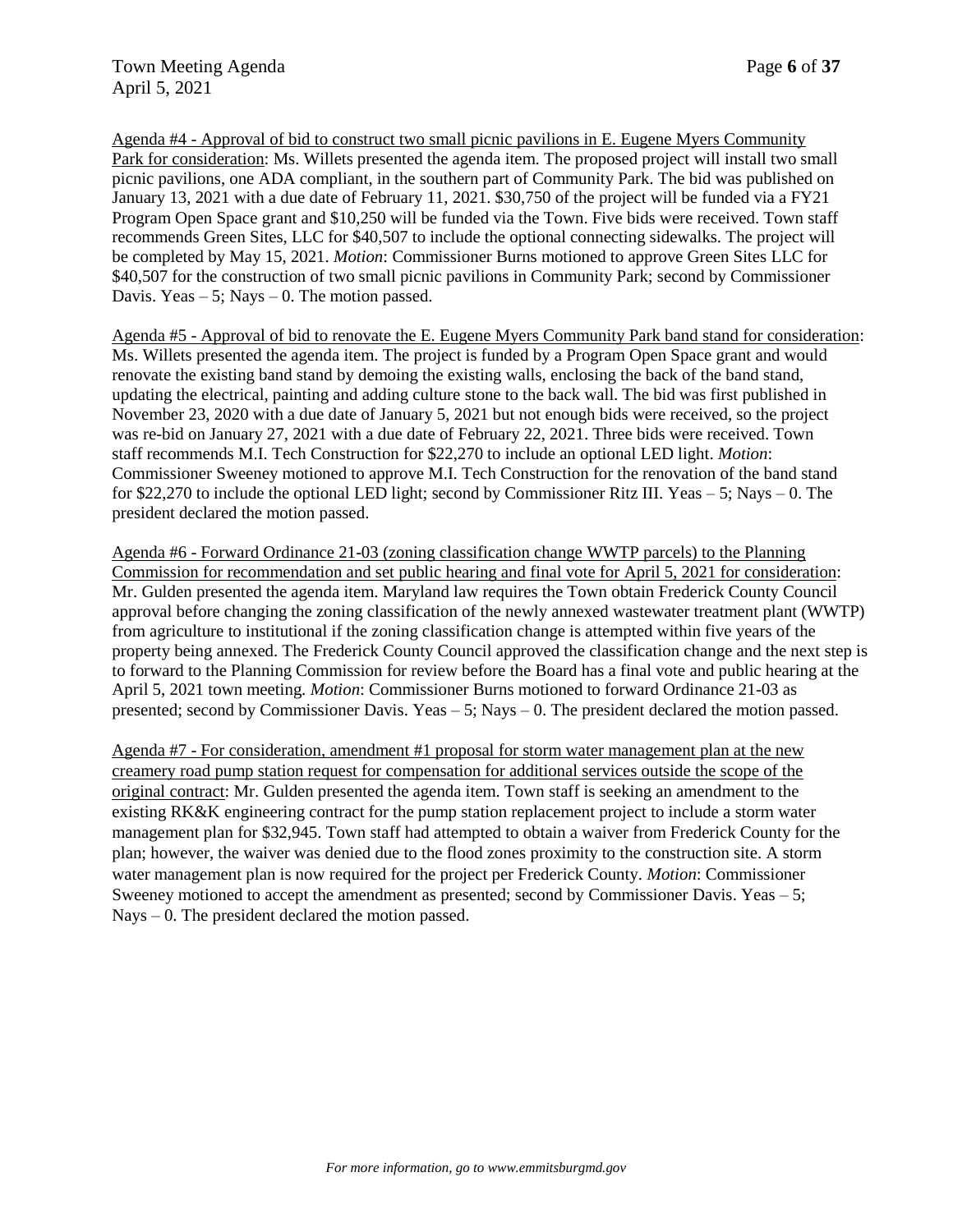### **Set Agenda Items for April 5, 2021 Virtual Town Meeting at 7:30 p.m.**

- 1. Approval of the North Seton Avenue Green Street Conceptual Plan for consideration.
- 2. Hold public hearing and approval of Ordinance 21-03 (zoning classification change for WWTP parcels) for consideration.
- 3. Approval of Ordinance 21-02 vendor license updates for consideration.
- 4. For consideration, approval of RK&K engineering contract for water clarifier.
- 5. Approval of Ordinance 21-04, update to Town Code Chapters 12.08 and 12.10 for consideration.
- 6. Approval of policy 21-01, hunting and recreational use at Rainbow Lake/Emmitsburg Watershed for consideration.

### *Administrative Business:*

A. Proclamation declaring April 2021 as child abuse prevention month.

### **Set Agenda Items for April 19, 2021 Virtual Town Meeting at 7:30 p.m.**

- 1. Initial presentation of FY2022 budget.
- 2. For discussion, the location of pump station for Emmitsburg East Industrial Park on the Town of Emmitsburg WWTP property and discussion of additional requirements of such pump.

*Motion*: Commissioner Ritz III motioned to accept the April 5, 2021 agenda as presented; second by Commissioner Burns. Yeas  $-5$ ; Nays  $-0$ . The president declared the motion passed. *Motion*: Commissioner Sweeney motioned to accept the April 19, 2021 agenda as presented; second by Commissioner Ritz III. Yeas  $-5$ ; Nays  $-0$ . The president declared the motion passed.

### **III. Sign Approved Text Amendments and/or Resolutions**

### **IV. Adjournment**

With no further business, Commissioner Sweeney motioned to adjourn the March 1, 2021 town meeting; second by Commissioner Ritz III. Yeas – 5; Nays - 0. The meeting adjourned at 9:51 p.m.

Respectfully submitted,

Madeline Shaw, Town Clerk Minutes Approved On: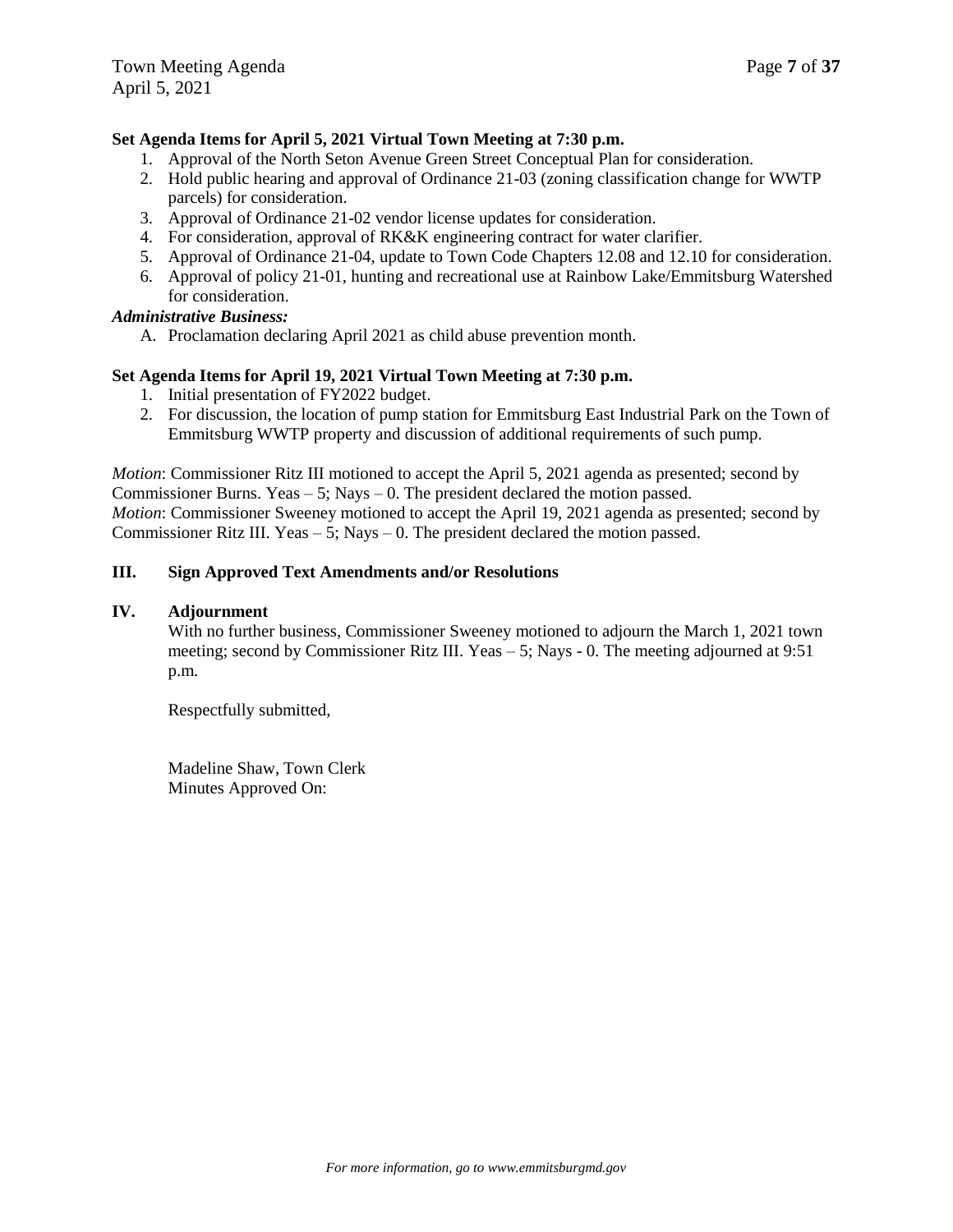# **B. POLICE REPORT:** Presentation by deputies at the meeting.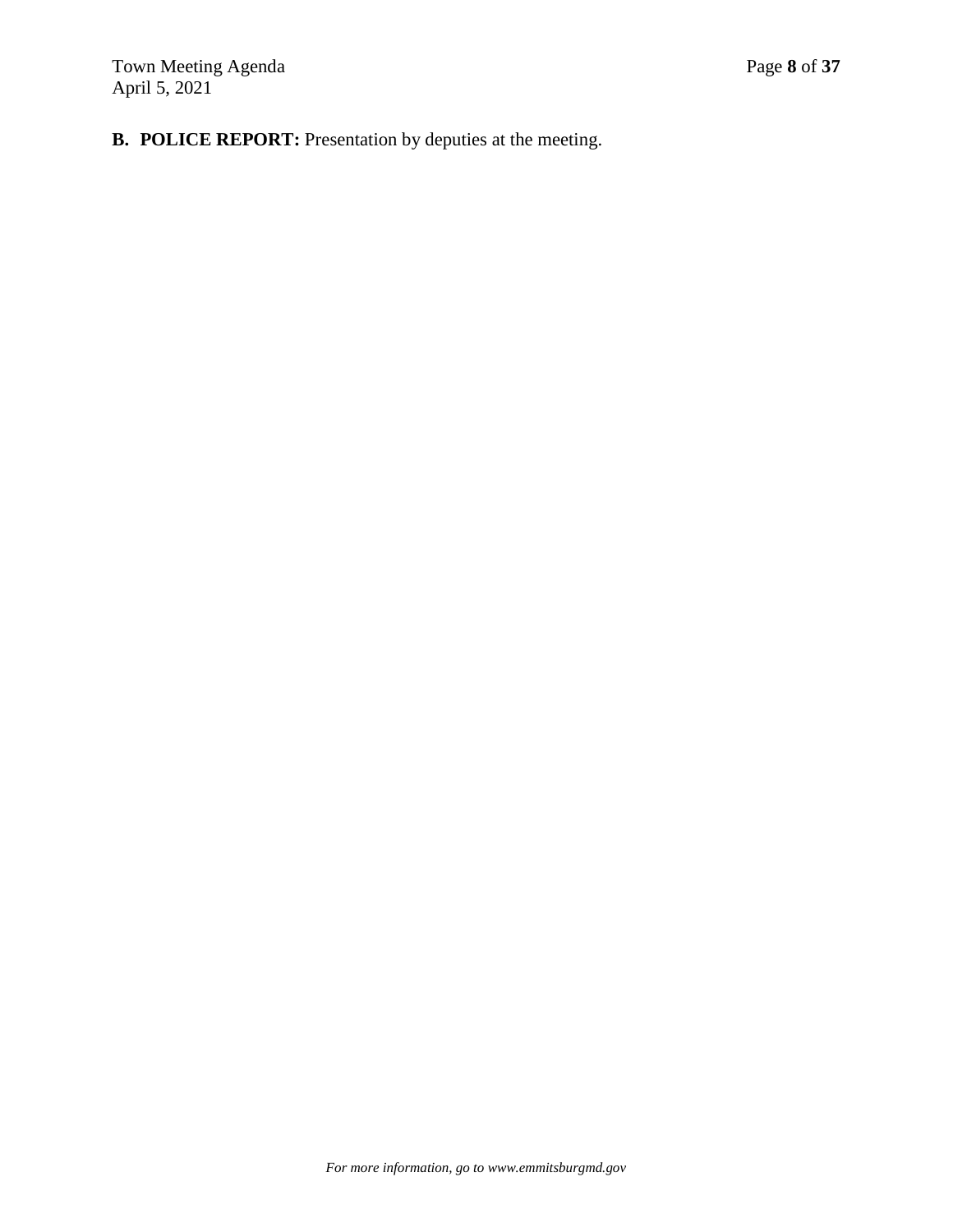### **C. TOWN MANAGER'S REPORT**

### **Town Manager's Report February 2021 Prepared by Cathy Willets**

#### Streets:

- Staff replaced and repaired some street signs around town.
- Staff conducted monthly street sweeping.
- Staff conducted monthly storm drain inlet cleaning.
- Staff and contractors came in for several snow events.
- Staff repaired and replaced some street lights around town.

#### Parks:

- Staff conducted daily park checks trash cans, cameras, dog waste stations, restrooms.
- Staff conducted monthly park maintenance playground equipment, roads, fences, pavilions, etc.
- Staff sanitized playground equipment twice a week.
- Contractor installed new section of fence at ballfield #6 in Memorial Park due to wind damage.

#### Water:

- Rainbow Lake is at the spillway level (16.6 feet).
- The roughing filters are being backwashed two times a day (started the month at four) and the DE filters are being done two times per week.
- Well levels (optimum level was determined to be May 2011).

|             | May 2011     | February   | Change |
|-------------|--------------|------------|--------|
| Well $#1$ : | 35'          | 32'        | $+3$   |
| Well $#2$ : | 8'           | g,         |        |
| Well $#3:$  | 12'          | 27'        | $-1.5$ |
| Well $#4$ : | 108'         | <b>OFF</b> | N/A    |
| Well #5:    | $10^{\circ}$ | OFF        | N/A    |

- Water production and consumption. We produced an average of 213,667 GPD. We consumed an average of 199,374 GPD. The difference is "Backwash Water" ... (12.5%).
	- 38.3% of this water came from wells.
	- 5.7% of this water came from Mt. St. Mary's.
	- 56.0% of this water came from Rainbow Lake.

We purchased 400,200 gallons of water from MSM this month.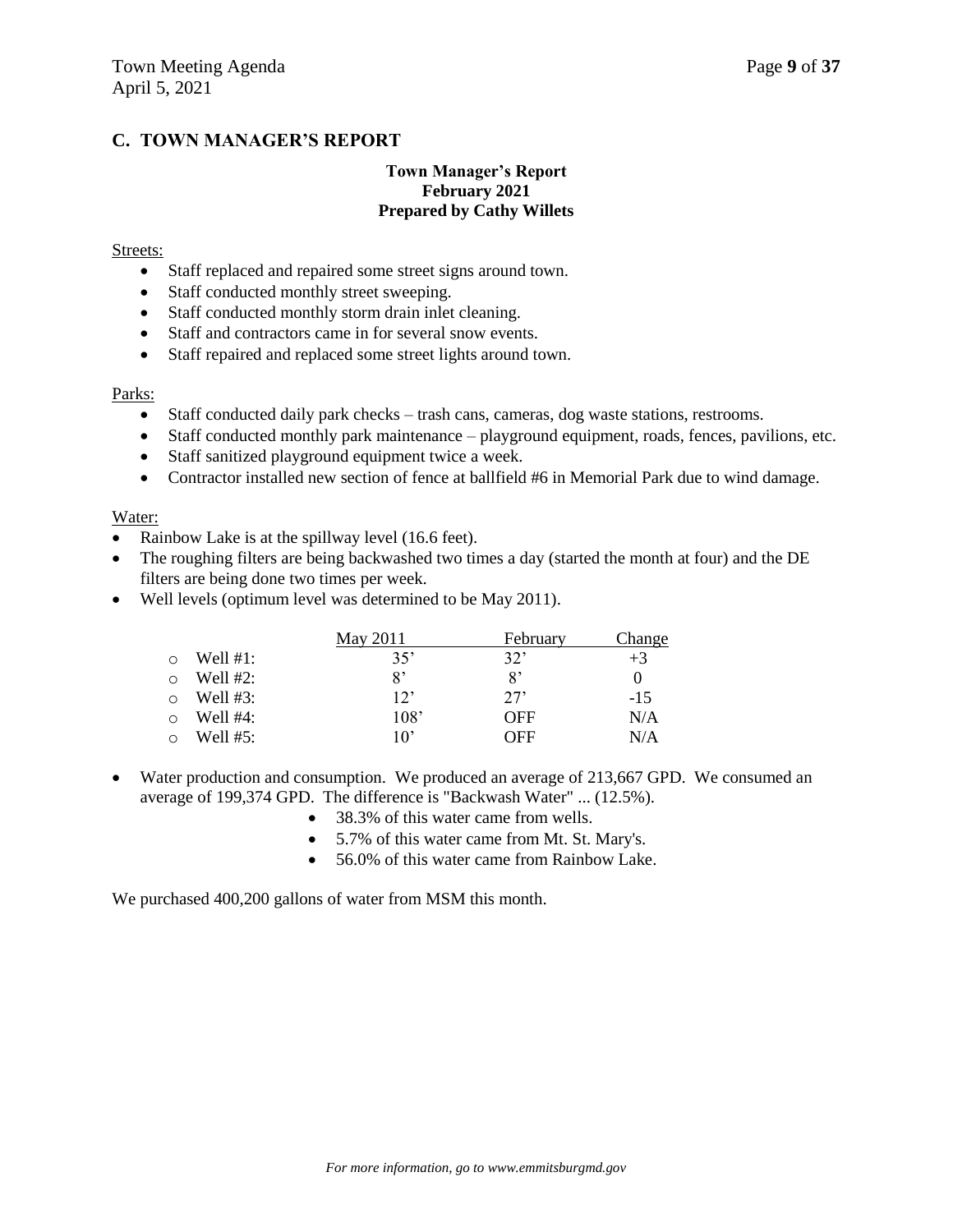### Wastewater:

- We treated an average of 777,000 gpd (consumed 199,374 GPD) which means that 74% of the wastewater treated this month was "wild water".
- We had no spills of untreated sewage in the month of February. We did exceed the plant's design capacity nine times in the month of February.

| $\circ$ 02/15 901,000 gpd | $02/16$ 1,474,000 gpd | $02/17$ 820,000 gpd   |
|---------------------------|-----------------------|-----------------------|
| $\circ$ 02/23 782,000 gpd | $02/24$ 1,221,000 gpd | $02/25$ 1,134,000 gpd |
| $\circ$ 02/26 894,000 gpd | $02/27$ 1,019,000 gpd | $02/28$ 2,214,000 gpd |

We received about 3.6" of precipitation this month (the average is  $2.7"$ ). We have a precipitation **SURPLUS of 1.24"** over the last six months. The average precipitation for the period from September 1 through February 28 is 21.26". We have received 22.5" for that period.

**Trash:** Trash pickup will remain Mondays in the month of April.

### **Meetings Attended:**

- 02/04 Conference call with County Executive re: COVID-19
- 02/08 Met with staff regarding North Seton Ave. waterline
- 02/11 Conference call with staff  $&$  RK&K re: stormwater mgmt. for new pump station
- 02/16 Conference call with staff, RK&K and County staff re: stormwater mgmt. for new pump station
- 02/17 Met with staff re: FY21 budget review plus initial FY22 budget prep meeting
- 02/18 Attended webinar COVID-19 vaccinations and the workplace
- 02/23 Conference call with staff & USDA re: pump station and waterlines
- 02/24 Attended virtual Planning Commission Training

### **Noteworthy:**

- Staff pumps holding tank every 10 days at 8533 Hampton Valley Rd.
- Staff worked the yard waste dumpster twice in January.
- Staff conducted monthly equipment and fire extinguisher maintenance.
- Staff responded to damaged fire hydrant due to tractor trailer collision.
- Staff repaired water leak on Timbermill Run @ West Main St.
- Staff repaired water leak on Annandale Rd.
- Staff repaired small leak in 300 block of North Seton Ave.
- 2" blow off on Mt. St. Mary's line was found to be leaking.
- Estimated 314,600 gallons due to leak.
- Well #3 ran the entire month of February. It was lowering the PH drastically.
- Staff replaced three blow off valves that the bolts were rusting off.
- Recycle pump has been repaired. (WWTP)
- Staff installed the new chem-scan pump (WWTP)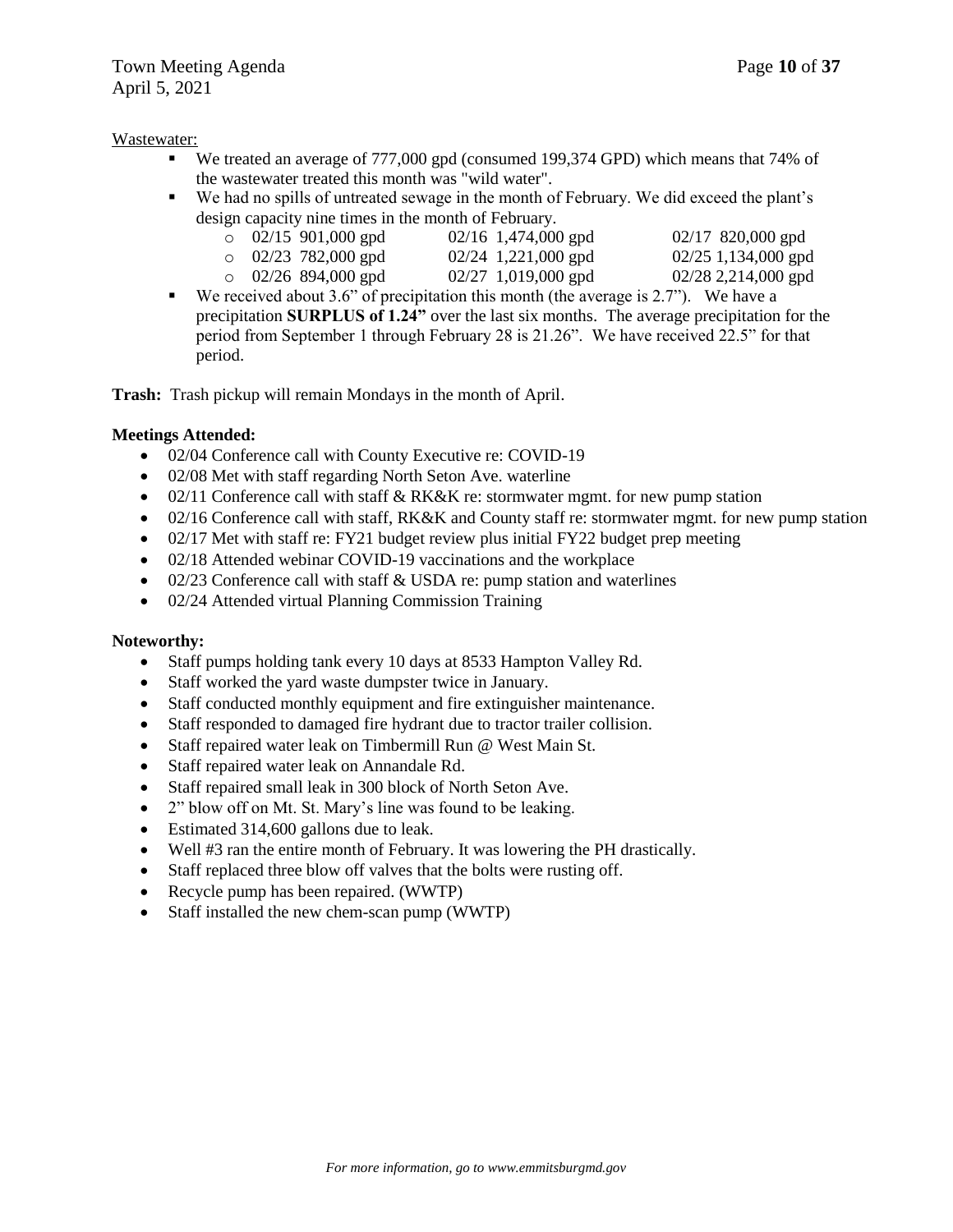## **PARKING ENFORCEMENT REPORT February 2021**

| <b>Total:</b>                        | \$1,851.61     |
|--------------------------------------|----------------|
|                                      |                |
|                                      |                |
| <b>Parking Ticket Money</b>          | \$820.00       |
| Meter Bag Rental                     | 15.00<br>\$    |
| <b>Parking Permits</b>               | \$115.00       |
| Meter Money                          | \$901.61       |
| <b>Snow Emergency Tickets</b>        | 64             |
| <b>48 Consecutive Hours</b>          |                |
| Left Side Parking                    | $\overline{2}$ |
| <b>Failure to Park between Lines</b> |                |
| <b>Parked Blocking Street</b>        | 1              |
| Parked by Fire Hydrant               |                |
| Parked on Sidewalk/Curb              |                |
| Parked in Crosswalk                  |                |
| <b>Street Sweeping</b>               |                |
| <b>Restricted Parking Zone</b>       | 5              |
| <b>Overtime Parking</b>              | 45             |
|                                      |                |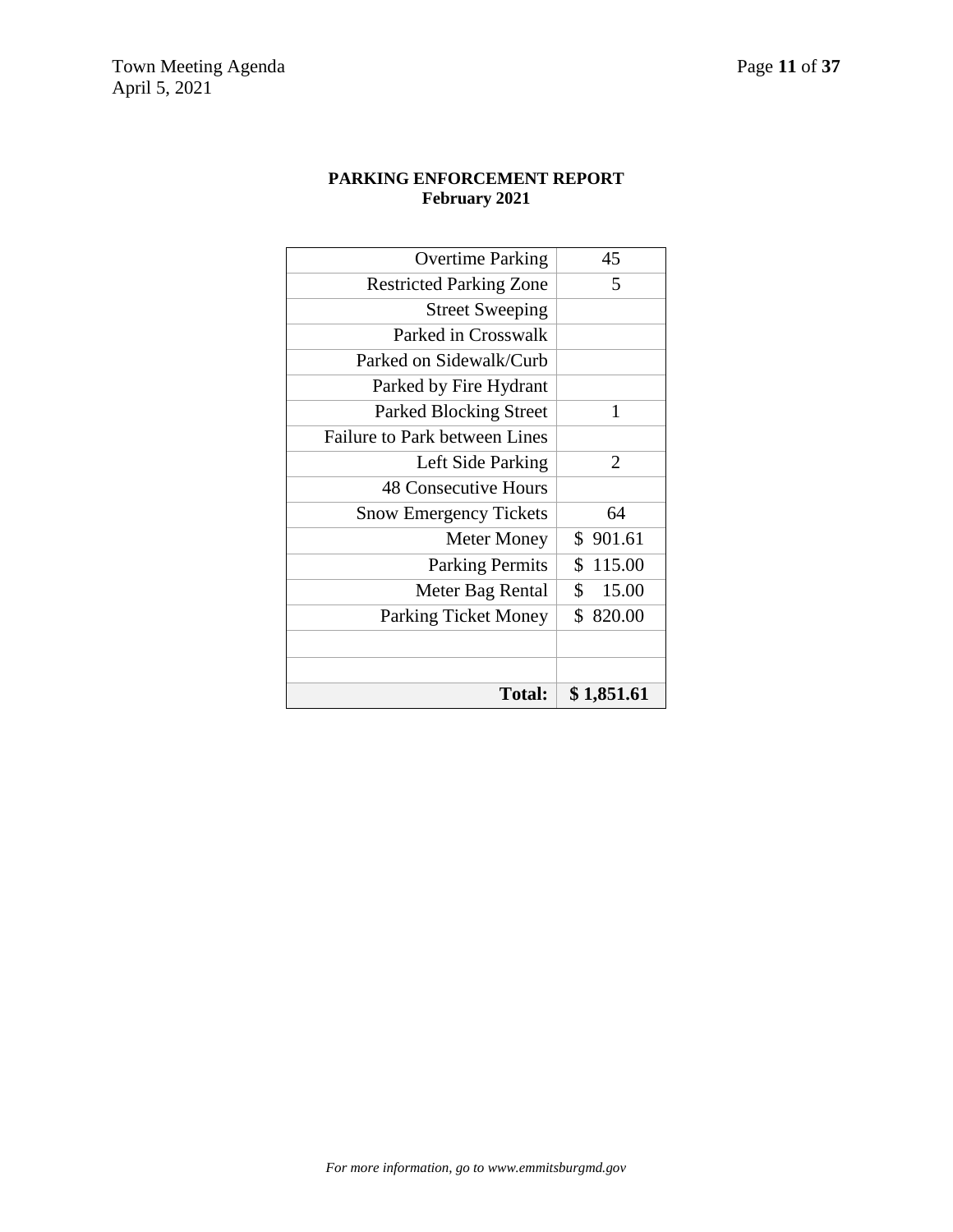## **D. TOWN PLANNER'S REPORT**

### **Town Planner's Report February 2021 Prepared by Zachary R. Gulden, MPA**

### **1. Board of Commissioners (BOC)**

- Attended the Frederick County Council meeting on 2/2 regarding the WWTP zoning change request.
- Worked on proposed Ordinance 21-03 WWTP zoning change.
- Worked on proposed Ordinance  $21-04$  updates to Chapters 12.08 & 12.10.
- Worked on proposed Ordinance  $21-05 5$  idewalks  $&$  misc. updates to Title 16.
- Worked on proposed Ordinance 21-06 Sidewalks & misc. updates to Title 17.
- Researched parking code updates.

### **2. Grants**

- Community Legacy grant management:
	- o FY20 façade & restoration.
	- o FY21 façade & restoration.
		- **Processed FY21 Community Legacy façade applications.**
		- **Prepared for and met with the Sustainable Work Group on 2/24 in order** to review FY21 Community Legacy façade applications. Sent approved applications to the Maryland Historical Trust for review and approval.
- Chesapeake Bay Trust grant management:
	- o North Seton Avenue green street conceptual plan; and
	- o Rain barrel program.
- Assisted with required documentation for the state water clarifier grant.

### **3. Municipal Separate Storm Sewer System (MS4)**

• Silo Hill SWM basin retrofit & tree planting project management.

### **4. Permits & Zoning**

- Processed 7x zoning permit applications: o 7x new homes (Brookfield).
- Processed 4x backflow preventer applications.
- Worked with Frederick County & Lion's Club on approval of the Community Park shed building permit.
- Responded to incident reports.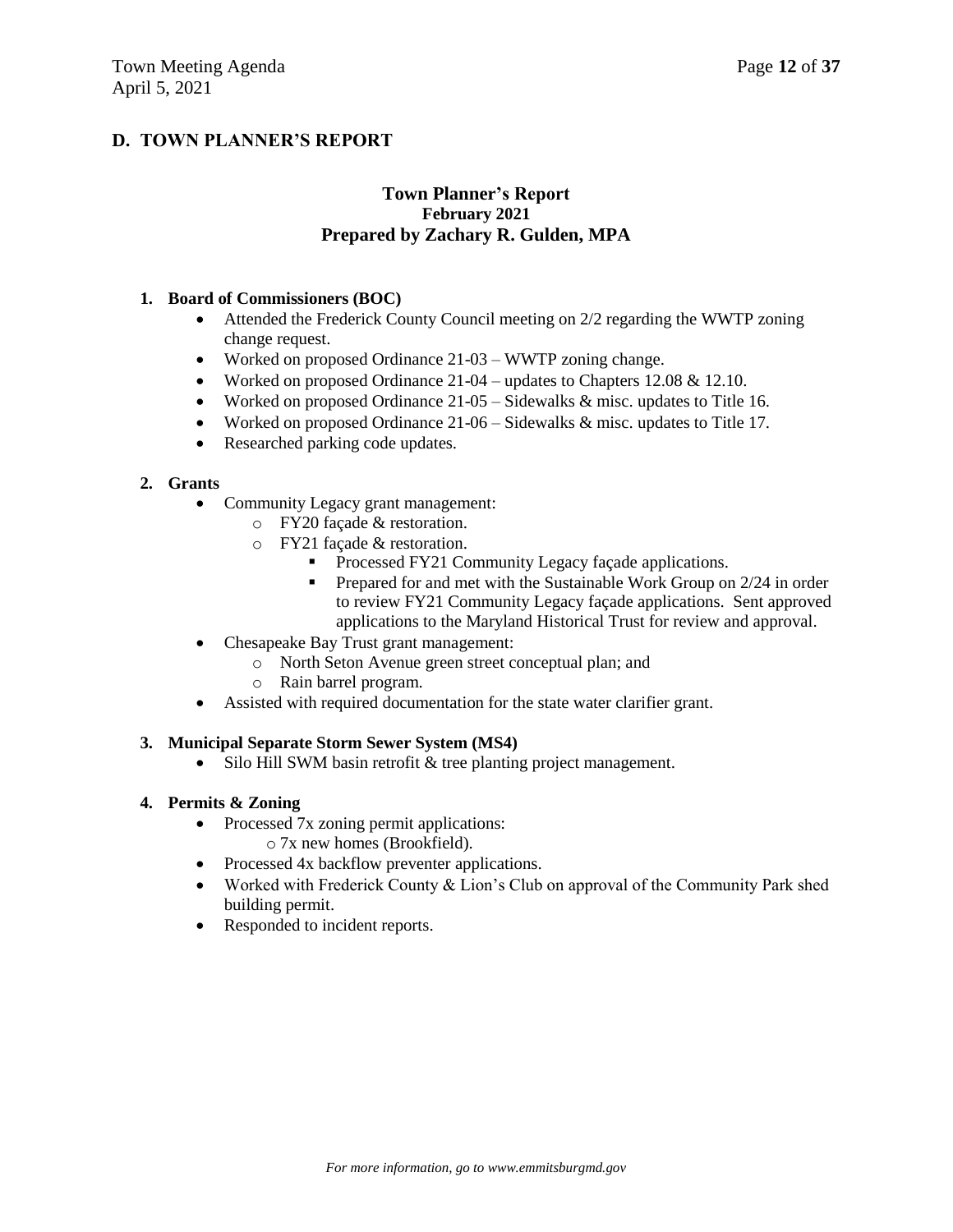### **5. Planning Commission (PC)**

- Rutter's, Insurance Brokers of MD, Miss. B's Child Care, Irishtown Road Improvements, Town-Wide ADA Ramps, Federal Stone, & Emmitsburg East Industrial Park II project management.
- Reviewed the following corrected plans for Mayor  $& PC$  Chair signatures: o Town-wide ADA sidewalk curb ramps.
- Answered questions from potential developers of Emmit Ridge 2, Frailey Farm, & McNair propery.
- Worked with the Creamery Road pump station engineer for improvement plat requirements.
- Attended a conference call on 2/4 with Town Mayor, Town Manager, Town Attorney, and Fox & Associates regarding Irishtown Road improvement plat.
- Created the staff memo for Ordinance 21-04.
- Attended a conference call on 2/11 with RK&K, Town Manager, & Town Clerk regarding new pump station project.
- Attended a conference call on 2/16 with RK&K, Town Manager, Town Clerk, & Frederick County regarding new pump station project.
- Attended a virtual Planning Commission training course on 2/24.
- Completed and submitted the 2020 Forest Conservation Act Report.
- Started processing 2015 Comprehensive Plan amendment Chapter 3, Growth Areas  $\&$ Zoning.

### **6. Miscellaneous**

- Forestry stand 6, 7,  $& 11$  project management.
- Reviewed and provided updates for Maryland Department of Planning's "Generalized Zoning Project" for the Town's zoning data.
- Attended a financial department head meeting on 2/17.
- Applied for the annual E&S permit for the Town's stockpile yard.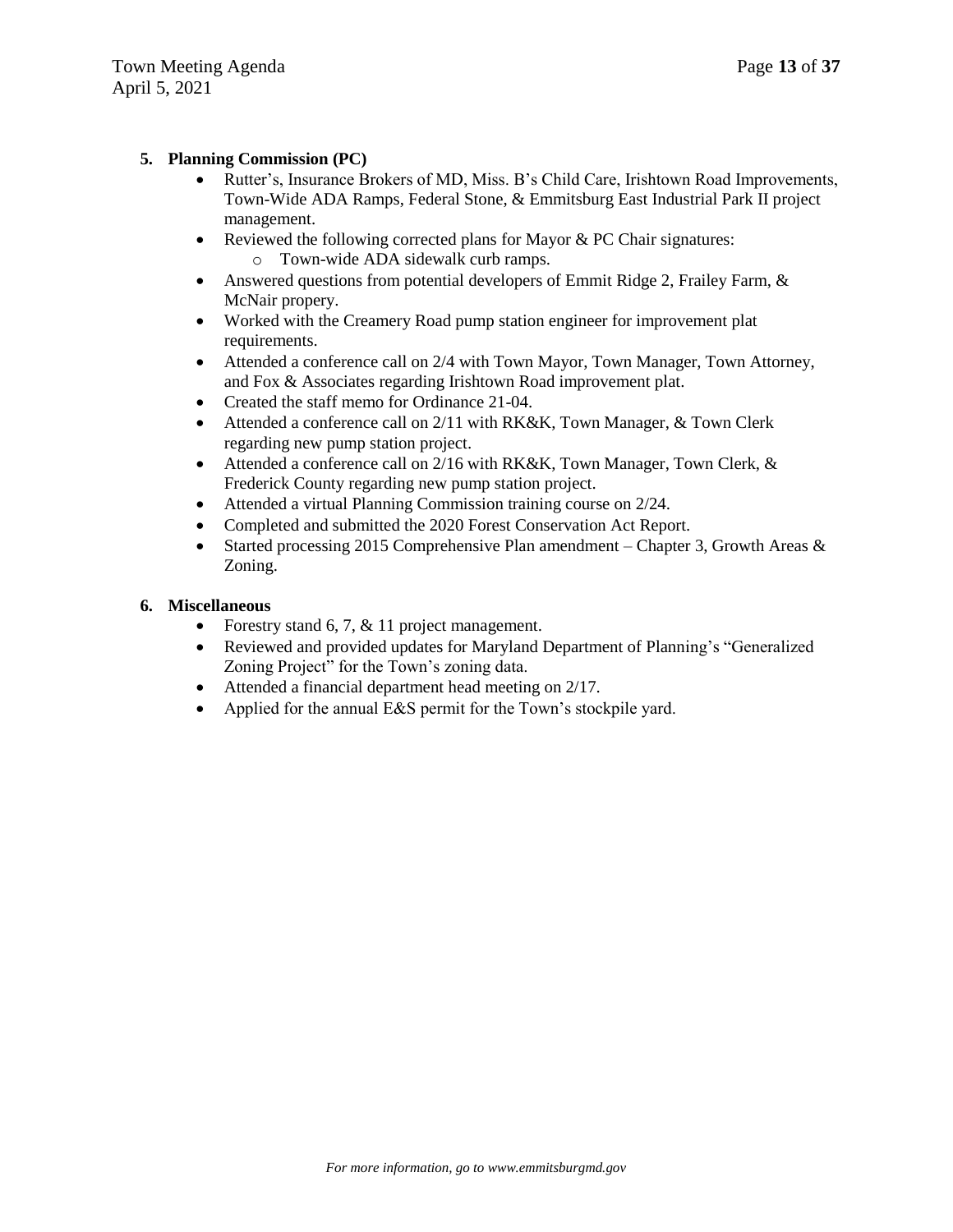## **E. COMMISSIONER COMMENTS**: Comments given at town meeting.

## **F. MAYOR'S COMMENTS**

Meetings attended since the March 1, 2021 town meeting:

- **March 1 (Mon.)** Town Council Meeting (virtual).
- **March 3 (Wed.**) 3:00 pm, Teleconference with builder, D.R. Horton, Town Planner Gulden, and Town Manager Willets
- **March 4 (Thurs.) -** 11:00 pm, COVID-19 update with Shannon Moore, Manager, Sustainability and Environmental Resources, Office of the County Executive, Frederick County.
- **March 9 (Tues.) -** 12:00 pm, with Commissioner Davis toured Brunswick Regional Park.
- March 10 (Wed.) 4:30 pm, Parking enforcement officer Nail and I in town electric vehicle and Commissioner Davis driving a fire engine part of welcoming parade for returning NEC champion Mount men's basketball team win.
- March 11 (Thurs.) 9:00 am, Conference call with County Executive Gardner and mayors and burgesses RE: COVID-19.
- March 11 (Thurs.) 11:00 am, COVID-19 update with Mark Lancaster, former Chairman of the Board of the Frederick County Sustainability Commission.
- March 11 (Thurs.) 2:00 pm, Zoom meeting with Maryland Energy Steering Committee.
- **March 12 (Fri.) -** 10:00 am, conference call with Town Planner Gulden and broker RE: potential developer of Frailey property.
- **March 18 (Thurs.) -** Good Soils Farm, Keyesville Road, attended St. Joseph's Feast Day Blessing.
- **March 26 (Fri.) -** 1:00 pm, attended virtual webinar *Gray to Green*.
- March 26 (Fri.) 4:30 pm, attended virtual Sustainable MD Executive Committee meeting.
- **March 31 (Wed.) –** 2:00 pm, virtual Sustainable Maryland New Action Webinar *Bicycle – Friendly Communities.*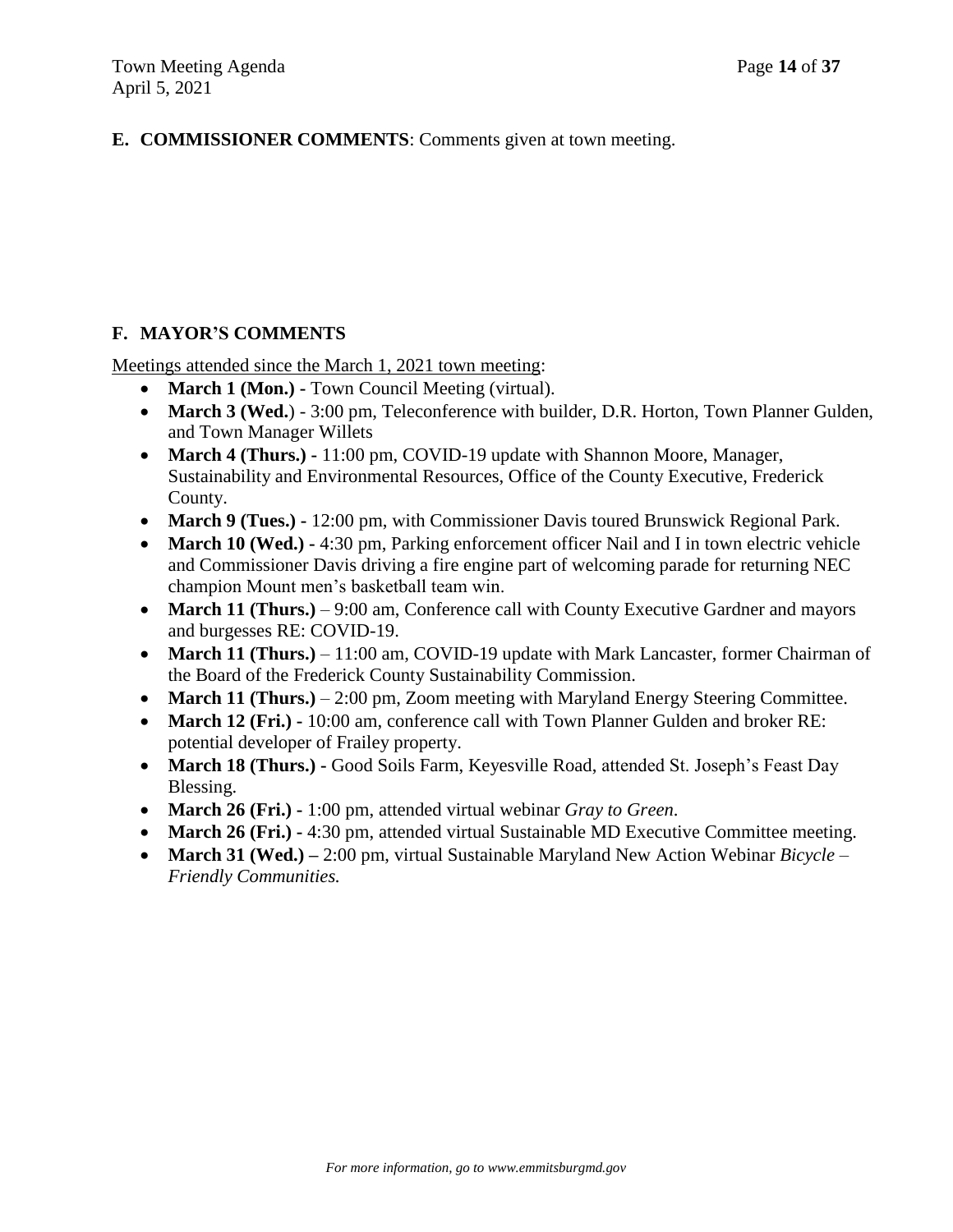# **G. PUBLIC COMMENTS**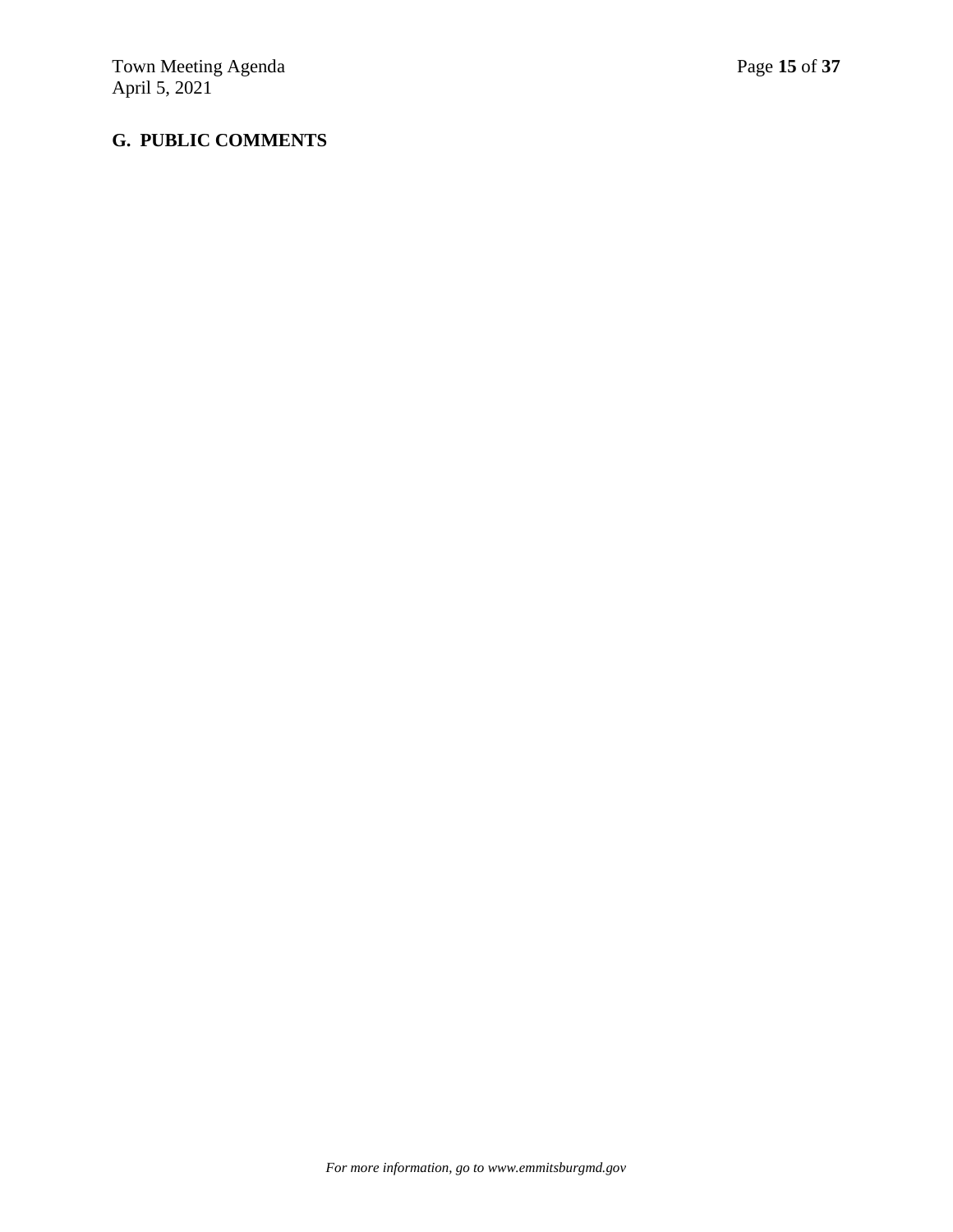## **H. ADMINISTRATIVE BUSINESS**

**(a) Proclamation declaring April 2021 as child abuse prevention month:** Presentation at meeting by Robin Grove, Director of the Child Advocacy Center.



- WHEREAS, child abuse prevention is a community problem and finding solutions depends on involvement among people throughout the community; and
- WHEREAS, the effects of child abuse are felt by a whole community and need to be addressed by the entire community; and
- WHEREAS, effective child abuse prevention programs succeed because partnerships are created among social service agencies, schools, religious organizations, local governments, law enforcement agencies, and the business community; and
- WHEREAS, youth-serving prevention programs offer positive alternatives for young people and encourage youth to develop strong ties to their community; and
- WHEREAS, all citizens should become involved in supporting parents to raise their children in a safe, nurturing environment.
- NOW, THEREFORE, BE IT PROCLAIMED, that the Mayor and Council of the Town of Emmitsburg, Maryland do hereby proclaim the month of April 2021 as National Child Abuse Prevention Month in the Town of Emmitsburg and call upon all citizens, community agencies, religious organizations, medical facilities and businesses to increase their participation in efforts to prevent child abuse, thereby strengthening the Emmitsburg community.

ADOPTED this 5th day of April, 2021.

\_\_\_\_\_\_\_\_\_\_\_\_\_\_\_\_\_\_\_\_\_\_\_\_\_\_\_\_\_\_ \_\_\_\_\_\_\_\_\_\_\_\_\_\_\_\_\_\_\_\_\_\_\_\_\_\_\_\_\_\_\_\_\_\_

Donald N. Briggs Timothy J. O'Donnell, President Mayor Board of Commissioners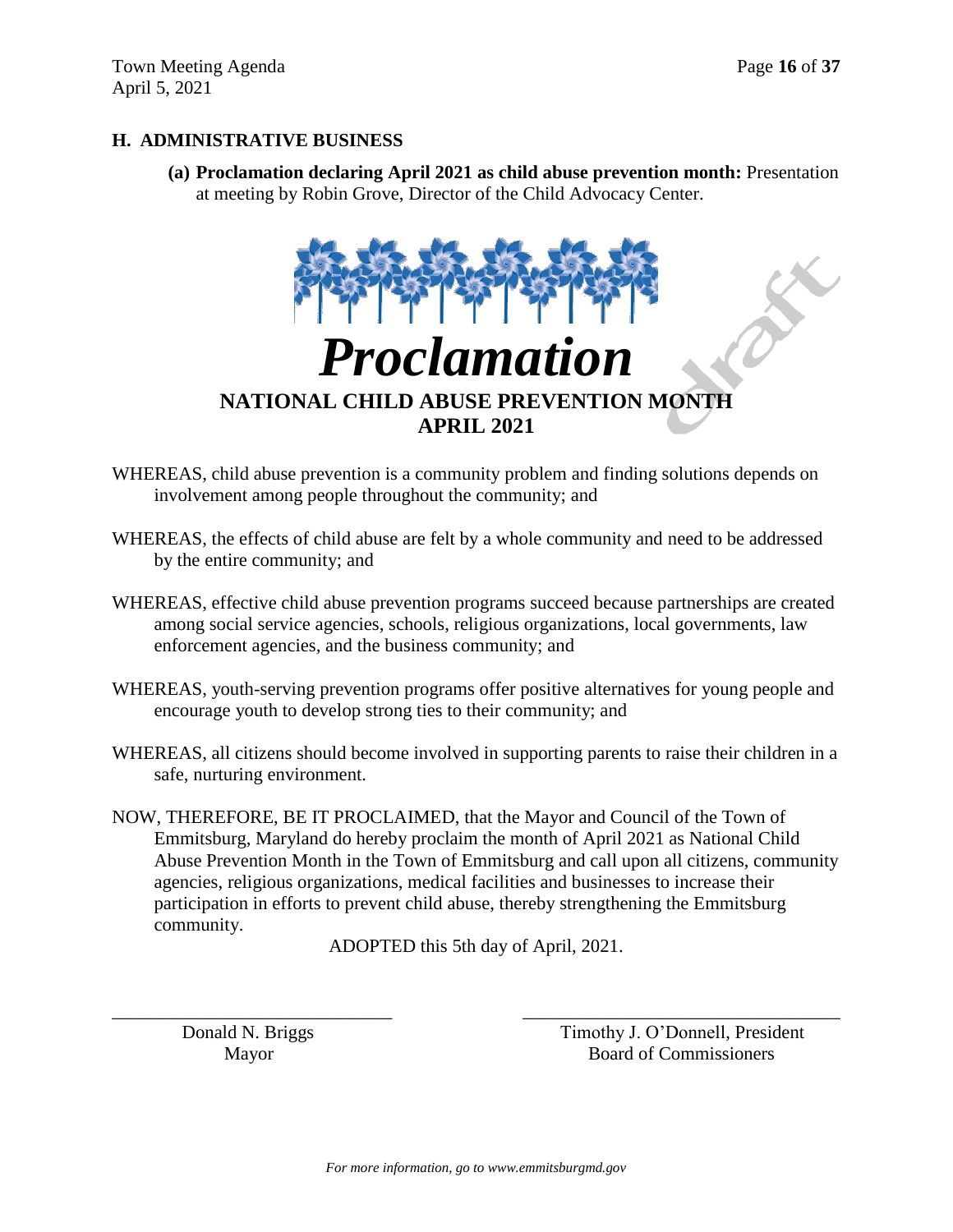**(b) Proclamation declaring April 22, 2021 as Earth Day in Emmitsburg:** Presentation at meeting by Mayor Briggs.



- WHEREAS, April 22, 2021 is the  $51<sup>st</sup>$  annual Earth Day, which began in 1970 to foster public awareness of the need to protect the environment and conserve resources; and
- WHEREAS, all species play a unique role in the complex web of life and contribute to the ecosystem services on which all life on Earth depends, and
- WHEREAS, by 2050, between 60-70% of all people will live in cities and species provide important services to city dwellers such as generating oxygen and purifying the air; controlling other animals considered pests or that spread disease; pollinating plants and crops; providing recreation opportunities and well-being, etc.; and
- WHEREAS, all people, regardless of race, gender, income, or geography, depend on the health of the earth as we only have one; and
- WHEREAS, it is understood that sustainability will only be achieved by meeting the needs of the present without compromising the needs of future generations; and
- WHEREAS, it is more important than ever to cooperate locally and internationally to defend the environmental progress that has been heretofore gained; and
- WHEREAS, Earth Day is an annual reminder of the constant need for environmental activism, stewardship commitments, and sustainability efforts.

NOW, THEREFORE, BE IT PROCLAIMED, that the Mayor and Council of the Town of Emmitsburg, Maryland do hereby proclaim Thursday, April 22, 2021 as Earth Day in Emmitsburg and do herby call upon all citizens, neighbors, community agencies and businesses to join the Town and Emmitsburg in celebrating the Earth and promoting the protection of our valuable planet and ecosystems.

ADOPTED this 5th day of April, 2021.

\_\_\_\_\_\_\_\_\_\_\_\_\_\_\_\_\_\_\_\_\_\_\_\_\_\_\_\_\_\_ \_\_\_\_\_\_\_\_\_\_\_\_\_\_\_\_\_\_\_\_\_\_\_\_\_\_\_\_\_\_\_\_\_\_

Donald N. Briggs Timothy J. O'Donnell, President Mayor Board of Commissioners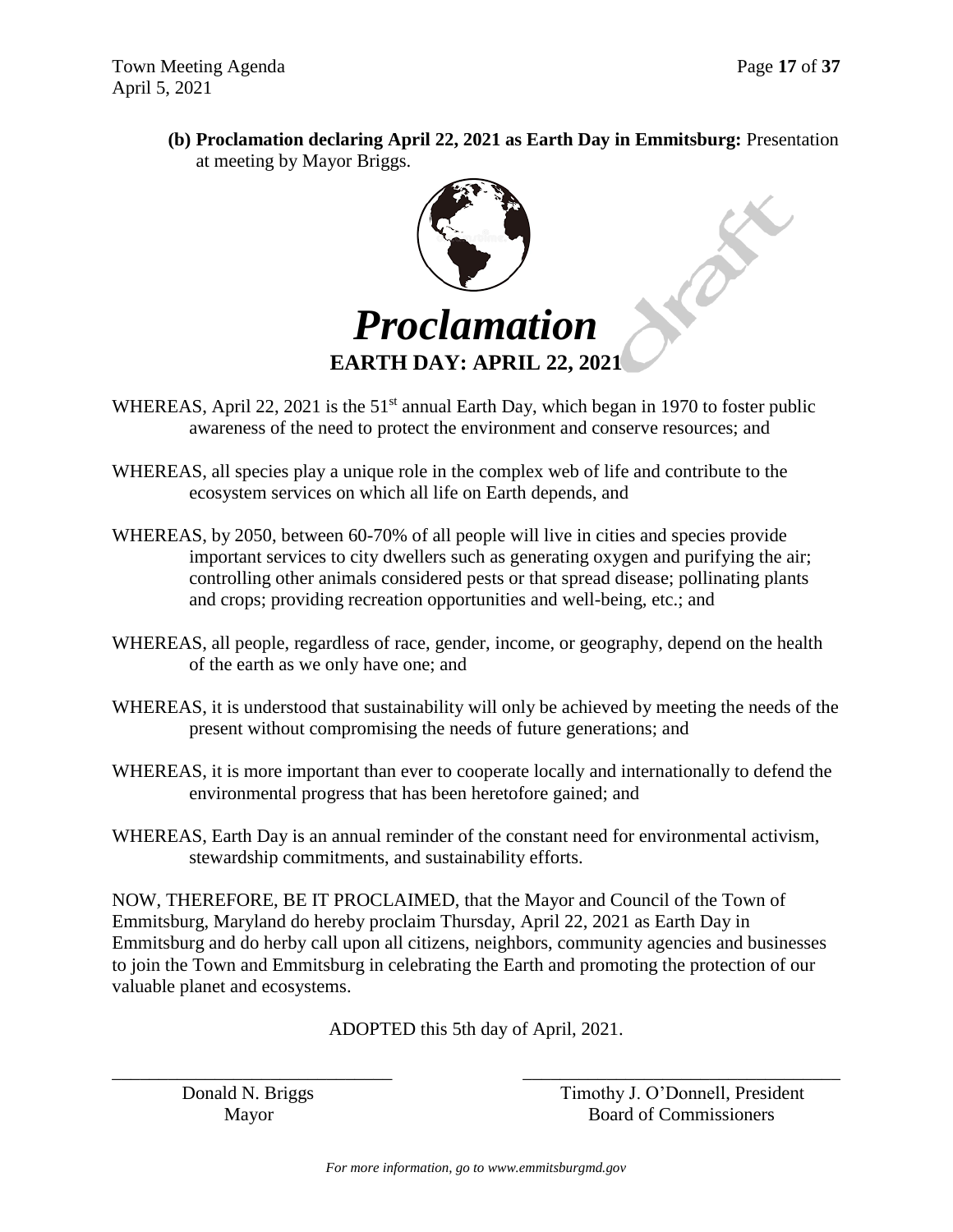### **I. CONSENT AGENDA**

NONE

### **J. TREASURER REPORT**

## **Town of Emmitsburg CASH ACTIVITY as of March 1, 2021**

| \$5,658,934           | Cash Balance March 1, 2021       |
|-----------------------|----------------------------------|
| 119,988<br>$-287,242$ | Deposits<br>Withdrawals          |
| \$5,491,680           | <b>Operating Balance Forward</b> |

## **Top 10 Check Amounts:**

| Amount    | <b>Vendor Name</b>                            | <b>Description</b>                              | <b>Check Date</b> | <b>Check Number</b> |
|-----------|-----------------------------------------------|-------------------------------------------------|-------------------|---------------------|
| \$108,386 | Mr. Rehab                                     | Sewer Relining                                  | 02.24.21          | 42010               |
| \$20,000  | Harrington & Sons                             | Turf Tiger Mower                                | 03.24.21          | 42122               |
| \$19,106  | MD Dept of Budget $&$<br>Mgmt                 | Feb 21 Health Insurance                         | 03.03.21          | 42031               |
| \$16,192  | Advantage Landscape &<br>Construction         | Sidewalk & Curb Replacement -<br>201 W. Lincoln | 03.24.21          | 42109               |
| \$15,664  | <b>GDF</b> Suez Energy<br>Resources           | <b>Annual Steel Tank</b>                        | 03.17.21          | 42104               |
| \$10,750  | Kershner Environmental<br><b>Technologies</b> | LG Sonic Algae Control<br>Calibration           | 03.24.21          | 42124               |
| \$10,555  | RSV Pools, Inc.                               | Apr 21 Pool Mgmt Services                       | 03.17.21          | 42101               |
| \$8,241   | <b>RK&amp;K</b>                               | <b>Pump Station Replacement</b>                 | 03.17.21          | 42100               |
| \$7,232   | <b>UGI Energy Services,</b><br>LLC            | Jan 21 Solar Field #1                           | 03.10.21          | 42067               |
| \$7,030   | <b>UGI Energy Services,</b><br>LLC            | Jan 21 Solar Field #2                           | 03.10.21          | 42067               |

*Check dates 02.24.21 to 03.31.21*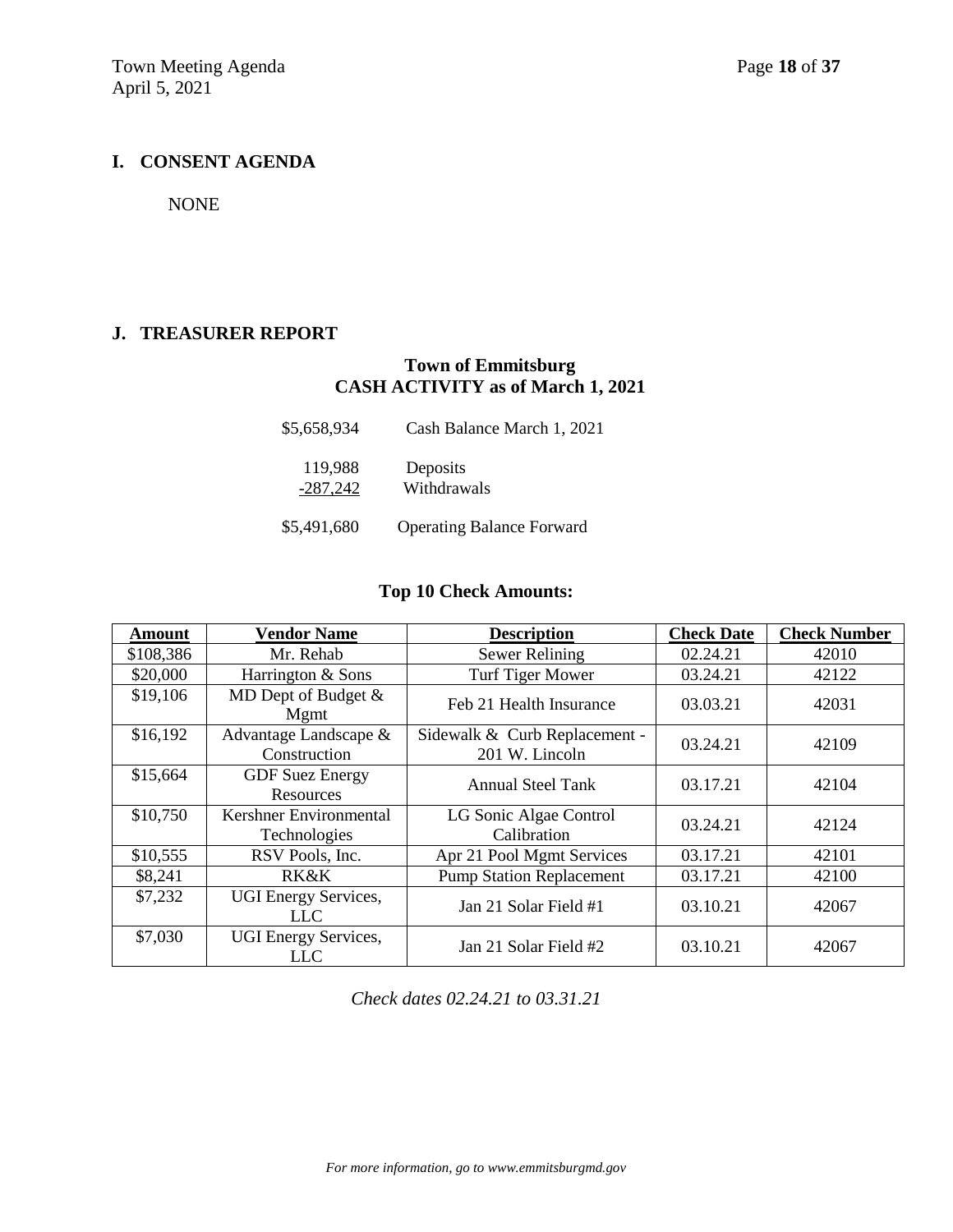## **K. PLANNING COMMISSION REPORT:** Presentation at the meeting.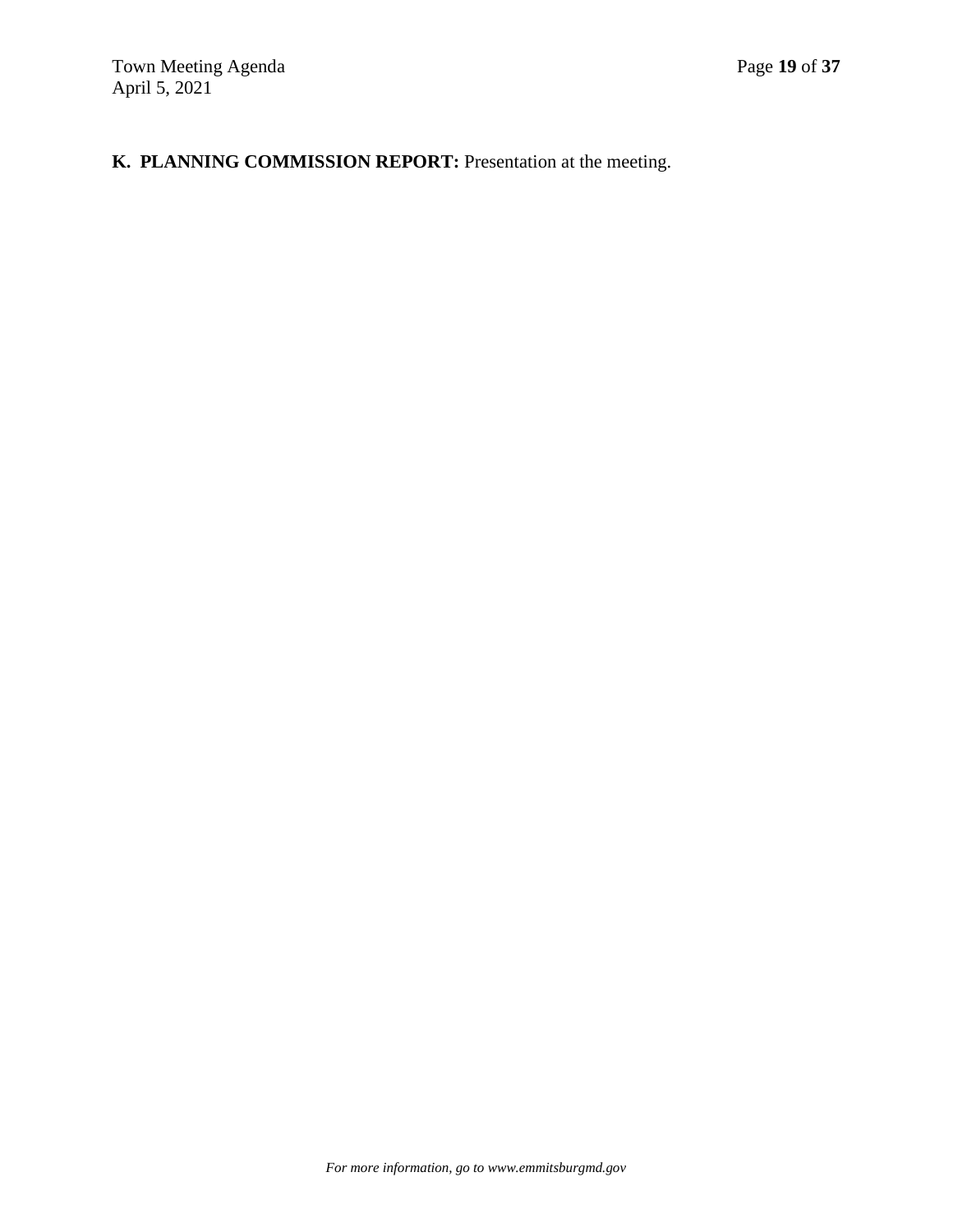# **L. AGENDA ITEMS:**

## **AGENDA ITEM# 1. Approval of the North Seton Green St. Conceptual Plan for consideration**: Presentation at meeting by Fox & Associates, Inc. & town staff.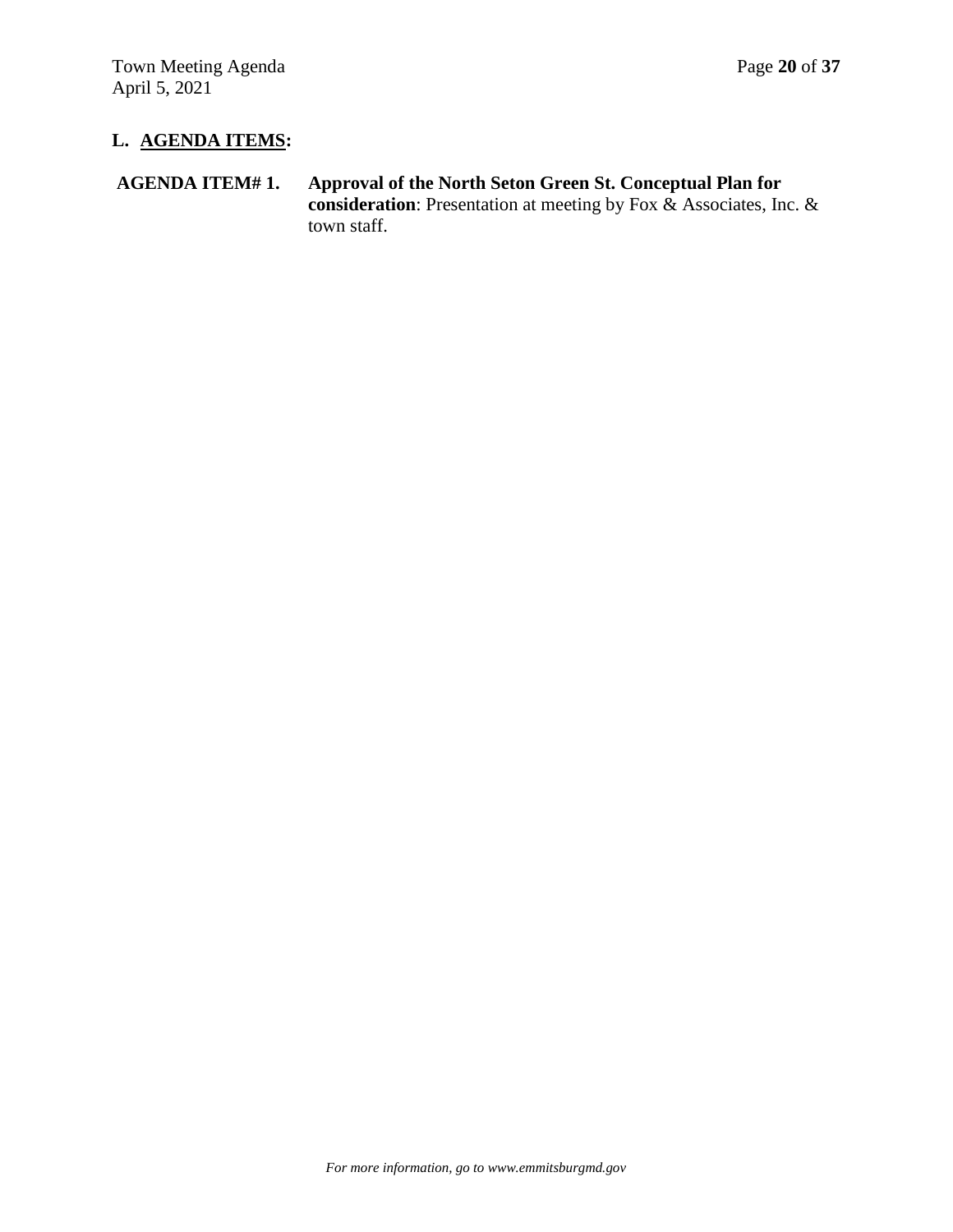## **AGENDA ITEM# 2. Hold public hearing and approval of Ordinance 21-03 (zoning classification change for WWTP parcels) for consideration**: Presentation at meeting by town staff.

ORDINANCE SERIES: 2021 Page 1 of 2 ORD. NO: 21 - 03

## **TOWN OF EMMITSBURG ZONING CLASSIFICATION OF ANNEXED PROPERTY PARCELS 05-159040 AND 05-178231**

### \*\*\*\*\*\*\*\*\*\*\*\*\*\*\*\*\*\*\*\*\*\*\*\*\*\*\*\*\*\*\*\*\*\*\*\*\*\*\*\*\*\*\*\*\*\*\*\*\*\*\*\*\*\*\*\*\*\*\*\*\*\*\*\*\*\*\*\*\*\*\*\*\*\*\*\*\*\*\*\*\*\*\*\*\* AN ORDINANCE OF THE TOWN OF EMMITSBURG, A MUNICIPAL CORPORATION OF THE STATE OF MARYLAND, PROVIDING FOR THE ZONING CLASSIFICATION OF PARCELS 05-159040 AND 05-178231.

**WHEREAS**, the Town of Emmitsburg (the "Town") annexed the real property known as Parcels 05-159040 and 05-178231 (the "Property") into the Town by Resolution 2020-11R dated November 2, 2020 (the "Annexation Resolution"); and

**WHEREAS,** the Annexation Resolution went into effect on December 17, 2020, the time for a referendum of the Annexation Resolution having expired with no petitions filed; and

**WHEREAS,** the Town is authorized by the Town Code and Section 4-416 of the Local Government Article of the Annotated Code of Maryland (the "Maryland Code") to place annexed land into a zoning classification that allows a land use or density different from the land use or density specified in the zoning classification of the county with planning and zoning jurisdiction over the land prior to its annexation provided the county expressly approves the zoning classification change; and

**WHEREAS,** the Property was under the planning and zoning jurisdiction of Frederick County, Maryland and zoned Agricultural prior to its annexation into the Town; and

**WHEREAS,** the Town has determined that it is desirable to place the Property into the Institutional zoning classification; and

**WHEREAS,** the Annexation Resolution provides that the Property shall be zoned to the Institutional zoning classification; and

**WHEREAS,** on February 2, 2021, the County Council for Frederick County, Maryland, unanimously approved the placement of the Property into the Institutional zoning classification; and

**WHEREAS,** Board of Commissioners of the Town has referred the matter to the Town Planning Commission for recommendation and report and the Planning Commission has approved the placement of the Property into the Institutional zoning classification; and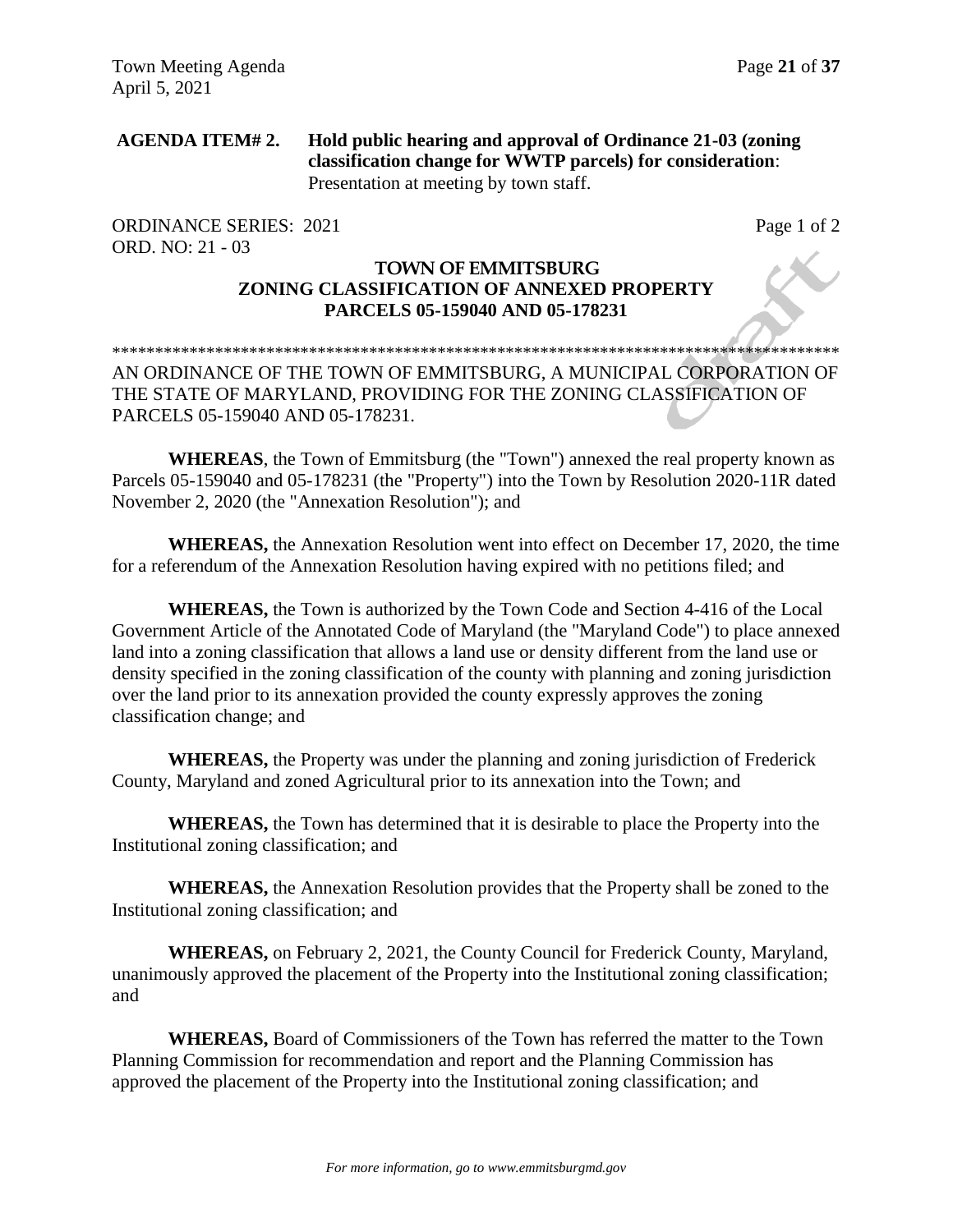Town Meeting Agenda Page 22 of 37 April 5, 2021

**WHEREAS,** the Town has held a public hearing on this matter, having given at least ten days' notice of the time and place of the hearing in a newspaper published in or having general circulation in the Town.

**NOW, THEREFORE, BE IT RESOLVED, ENACTED AND ORDAINED** by the Mayor and Board of Commission of the Town of Emmitsburg, Maryland, that Parcels 05-159040 and 05-178231 are placed into the Institutional zoning classification.

**BE IT FURTHER RESOLVED, ENACTED AND ORDAINED** that this Ordinance shall take effect on the date on which they Mayor approves the Ordinance after passing by the Board of Commissioners or on the date on which the Board of Commissioners passes the Ordinance over veto of the Mayor.

| <b>PASSED</b> this 5 <sup>th</sup> day of April, 2021 |                                                                   |                                           |  |  |  |
|-------------------------------------------------------|-------------------------------------------------------------------|-------------------------------------------|--|--|--|
|                                                       |                                                                   |                                           |  |  |  |
| ATTEST:                                               |                                                                   | <b>EMMITSBURG BOARD OF COMMISSIONERS:</b> |  |  |  |
| Madeline Shaw, Town Clerk                             |                                                                   | Timothy O'Donnell, President              |  |  |  |
|                                                       | <b>MAYOR</b><br>APPROVED VETOED<br>this $5th$ day of April, 2021. |                                           |  |  |  |
|                                                       |                                                                   |                                           |  |  |  |

Donald N. Briggs, Mayor

I hereby certify that the foregoing Ordinance has been posted as required by Chapter 2.04 of the Emmitsburg Municipal Code. Madeline Shaw, Town Clerk Date: t----------------------------------

*For more information, go to www.emmitsburgmd.gov*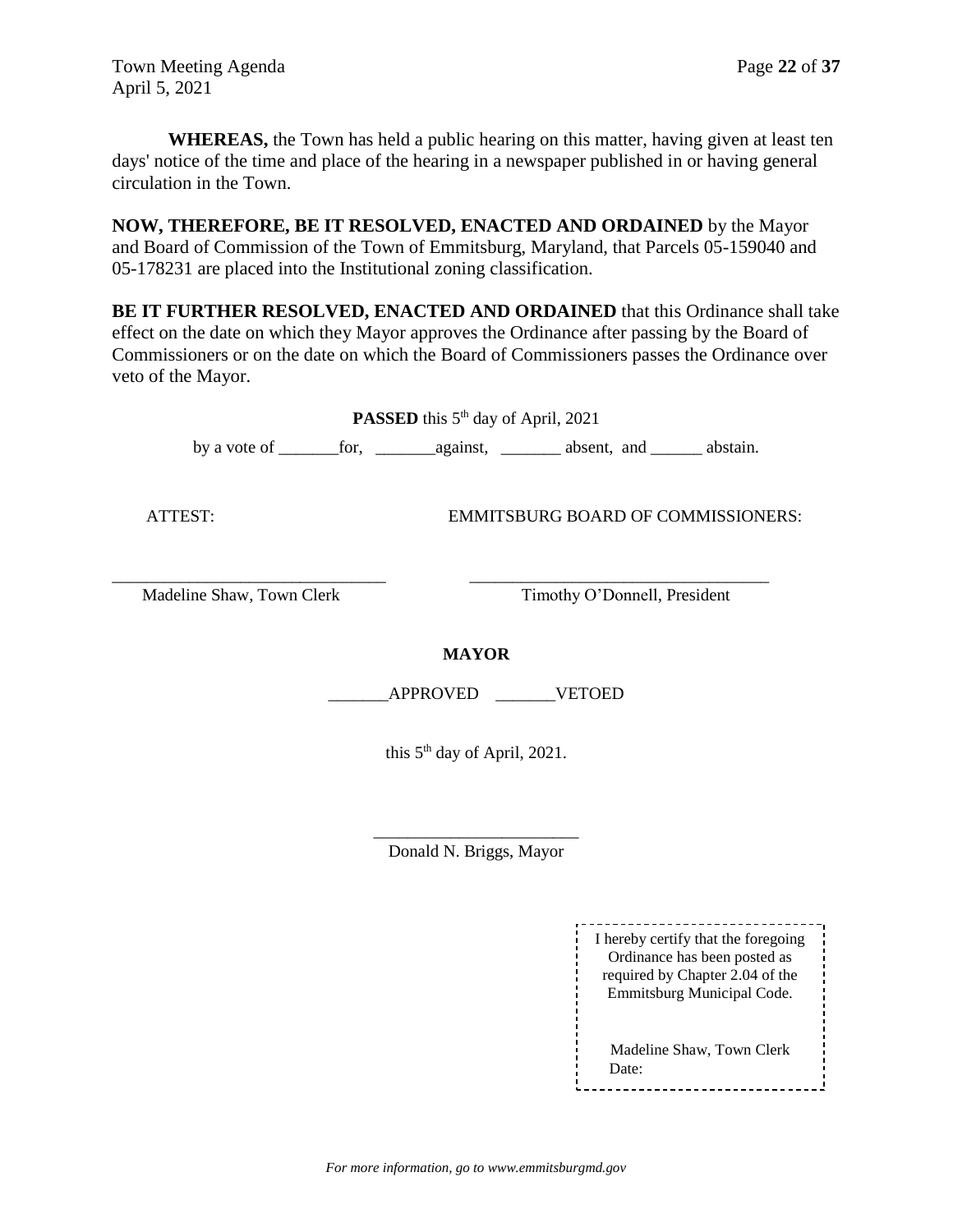### **AGENDA ITEM# 3. Approval of Ordinance 21-02 vendor license updates for consideration**: Presentation at meeting by town staff.

ORDINANCE SERIES: 2021 Page 1 of 5 ORD. NO: 21 - 02

### AN ORDINANCE TO AMEND TITLE 5 OF THE CODE OF EMMITSBURG ENTITLED BUSINESS LICENSES AND REGULATIONS

\*\*\*\*\*\*\*\*\*\*\*\*\*\*\*\*\*\*\*\*\*\*\*\*\*\*\*\*\*\*\*\*\*\*\*\*\*\*\*\*\*\*\*\*\*\*\*\*\*\*\*\*\*\*\*\*\*\*\*\*\*\*\*\*\*\*\*\*\*\*\*\*\*\*\*\*\*\*\*\*\*\*\*\*\*

**BE IT RESOLVED, ENACTED AND ORDAINED** by the Mayor and Board of Commissioners of the Town of Emmitsburg, Maryland, pursuant to the authority granted to them by the laws of Maryland and the Charter of the Town of Emmitsburg, that Title 5, Businesses Licenses and Regulation, of the Emmitsburg Municipal Code, be amended as follows:

New language is indicated by being in **BOLD, CAPITAL LETTERS,** and deleted language is designated by being in [brackets and strike out].

Chapter 5.04 – Businesses Licenses Generally

#### **Sections:**

5.04.010 - Licenses required.

It is unlawful for any person, partnership, corporation, solicitor, canvasser, magazine subscription salesman, vendor or deliverer [ $\Theta$ **F**] **OF** coal, fuel oil, gasoline, kerosene, bottled gas and other inflammable products, photographers, electric appliance salesmen, sellers of bottled, potable liquids and sellers of foods to sell, vend, or offer for sale at retail upon the streets of the town, or go from house to house for the purpose of selling, vending, or offering for sale any merchandise of any kind at retail within the corporate limits of Emmitsburg without first having obtained a license, as hereinafter provided, for such purpose. Each licensee shall be required to give the following information which shall be noted on the license issued: name, address, merchandise for sale, name and address of employer. Licensees shall carry licenses upon their persons at all times while conducting such business and shall exhibit the same upon demand to any officer of the town.

#### 5.04.020 – [Charge for licenses] **LICENSE APPLICATION**

Licenses good for a calendar year shall be issued at a charge of forty dollars (\$40.00), and licenses good for a period less than a calendar year shall be issued for a charge of five dollars (\$5.00) per day. Application for licenses shall be made to and licenses shall be issued by the town clerk or town manager.

### **APPLICANTS FOR A LICENSE UNDER SECTION 5.04.010 SHALL COMPLETE A SWORN WRITTEN APPLICATION FURNISHED BY THE TOWN AND PROVIDE THE FOLLOWING INFORMATION:**

**1. THE APPLICANT'S NAME, PERMANENT PHYSICAL ADDRESS AND LOCAL MAILING ADDRESS, IF ANY, AND TELEPHONE NUMBER.**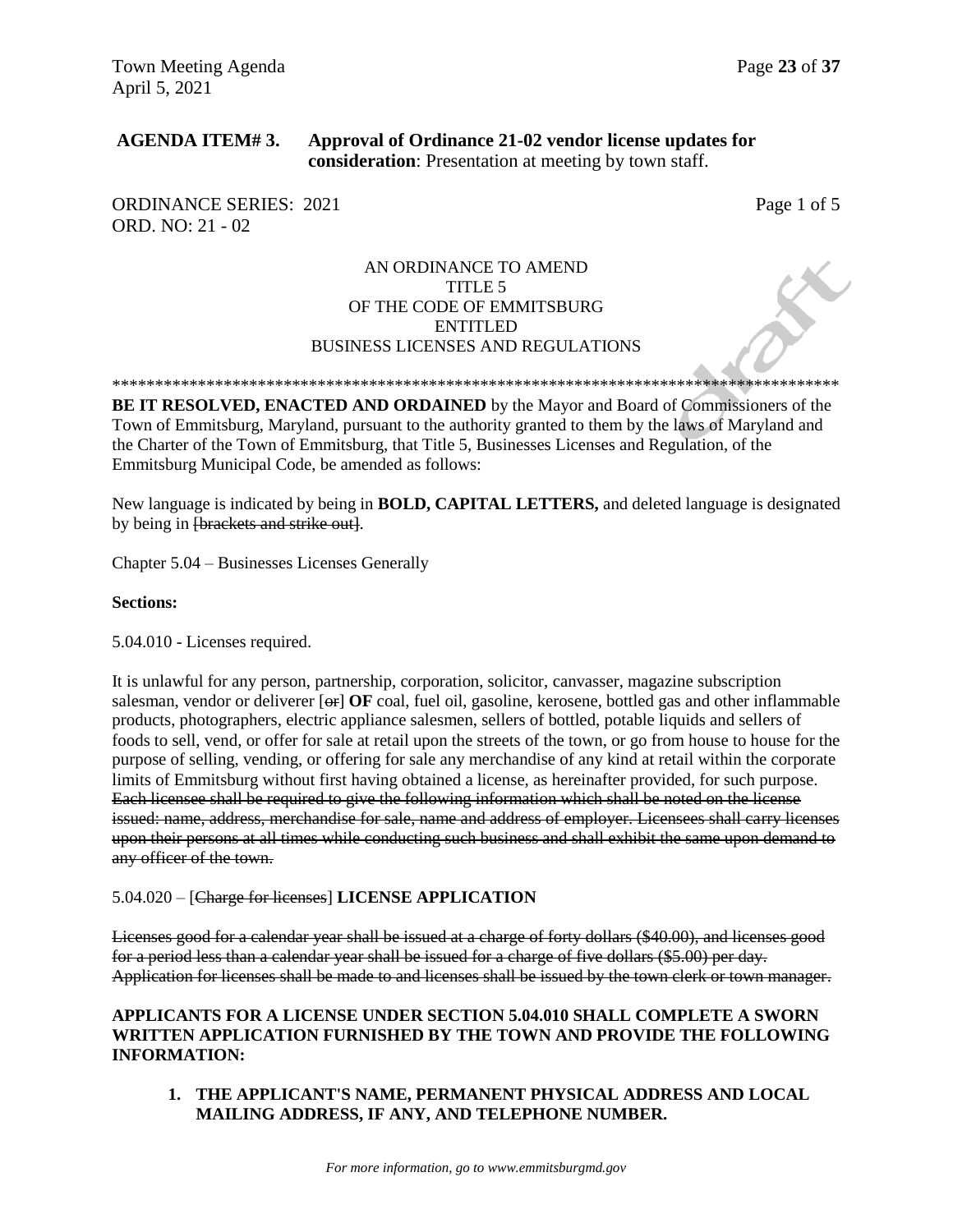- **2. IF THE APPLICANT DOES NOT HAVE A PERMANENT PLACE OF BUSINESS IN THE STATE OF MARYLAND, A COPY OF A CERTIFICATE FROM THE STATE DEPARTMENT OF ASSESSMENTS AND TAXATION EVIDENCING THE FACT THAT THE APPLICANT IS QUALIFIED TO DO BUSINESS IN THE STATE OF MARYLAND AND THE NAME AND ADDRESS OF ITS AGENT FOR THE SERVICE OF PROCESS IN THIS STATE IF THE APPLICANT IS A CORPORATION, LIMITED PARTNERSHIP OR SUCH OTHER LEGAL ENTITY.**
- **3. A PHYSICAL DESCRIPTION AND GOVERNMENT ISSUED PHOTO IDENTIFICATION CARD FOR EACH APPLICANT AND FOR ANY PERSON WHO WILL BE CONDUCTING, MANAGING, SUPERVISING, AND/OR ADMINISTRATING THE BUSINESS FOR OR ON BEHALF OF THE APPLICANT.**
- **4. IF THE APPLICANT PROPOSES TO SELL OR OFFER FOR SALE GOODS, COMMODITIES OR SERVICES FROM A FIXED LOCATION OTHER THAN A PERMANENT STRUCTURE, SUCH AS A VEHICLE, TRAILER, CAR, TENT, ETC., THE PLACE OR PLACES WITHIN THE TOWN WHERE IT IS PROPOSED TO CARRY ON THE APPLICANT'S BUSINESS, THE HOURS AND DAYS DURING WHICH THE APPLICANT PROPOSES TO CONDUCT BUSINESS FROM THAT LOCATION, AND THE LENGTHY OF TIME DURING WHICH IT IS PROPOSED THAT THE BUSINESS SHALL BE CONDUCTED FROM THAT LOCATION.**
- **5. IF THE APPLICANT PROPOSES TO SELL OR OFFER FOR SALE GOODS, COMMODITIES OR SERVICES FROM HOUSE TO HOUSE, OR PLACE TO PLACE, THE HOURS AND DAYS DURING WHICH THE APPLICANT PROPOSES TO CONDUCT THE BUSINESS.**
- **6. A BRIEF DESCRIPTION OF THE NATURE OF THE BUSINESS TO BE CONDUCTED AND THE GOODS, COMMODITIES OR SERVICES TO BE SOLD OR OFFERED FOR SALE.**
- **7. THE APPLICANT'S MARYLAND STATE RETAIL SALES TAX NUMBER AND TAX PAYER IDENTIFICATION NUMBER.**
- **8. PROOF THAT THE APPLICANT IS QUALIFIED TO DO BUSINESS AND HAS OBTAINED ALL NECESSARY PERMITS AND LICENSES REQUIRED BY THE STATE OF MARYLAND AND THE COUNTY REQUISITE FOR THE OPERATION OF SAID BUSINESS.**
- **9. A STATEMENT AS TO WHETHER OR NOT THE APPLICANT OR ANY PERSON WHO WILL BE CONDUCTING, MANAGING, SUPERVISING OR ADMINISTERING THE BUSINESS HAS BEEN CONVICTED OF ANY CRIME OR VIOLATION OF ANY MUNICIPAL ORDINANCE OR HAS HAD A CIVIL JUDGMENT BASED ON FRAUD, MISREPRESENTATION, OR DECEIT ENTERED AGAINST THEM, AND IF SO, THE NATURE AND DATE OF THE OFFENSE, THE DATE OF THE DISPOSITION, THE JURISDICTION IN WHICH THE OFFENSE WAS ADJUDICATED, AND THE PENALTY IMPOSED.**

5.04.030 – [Licenses—Applicant investigation.] **CHARGE FOR LICENSES.**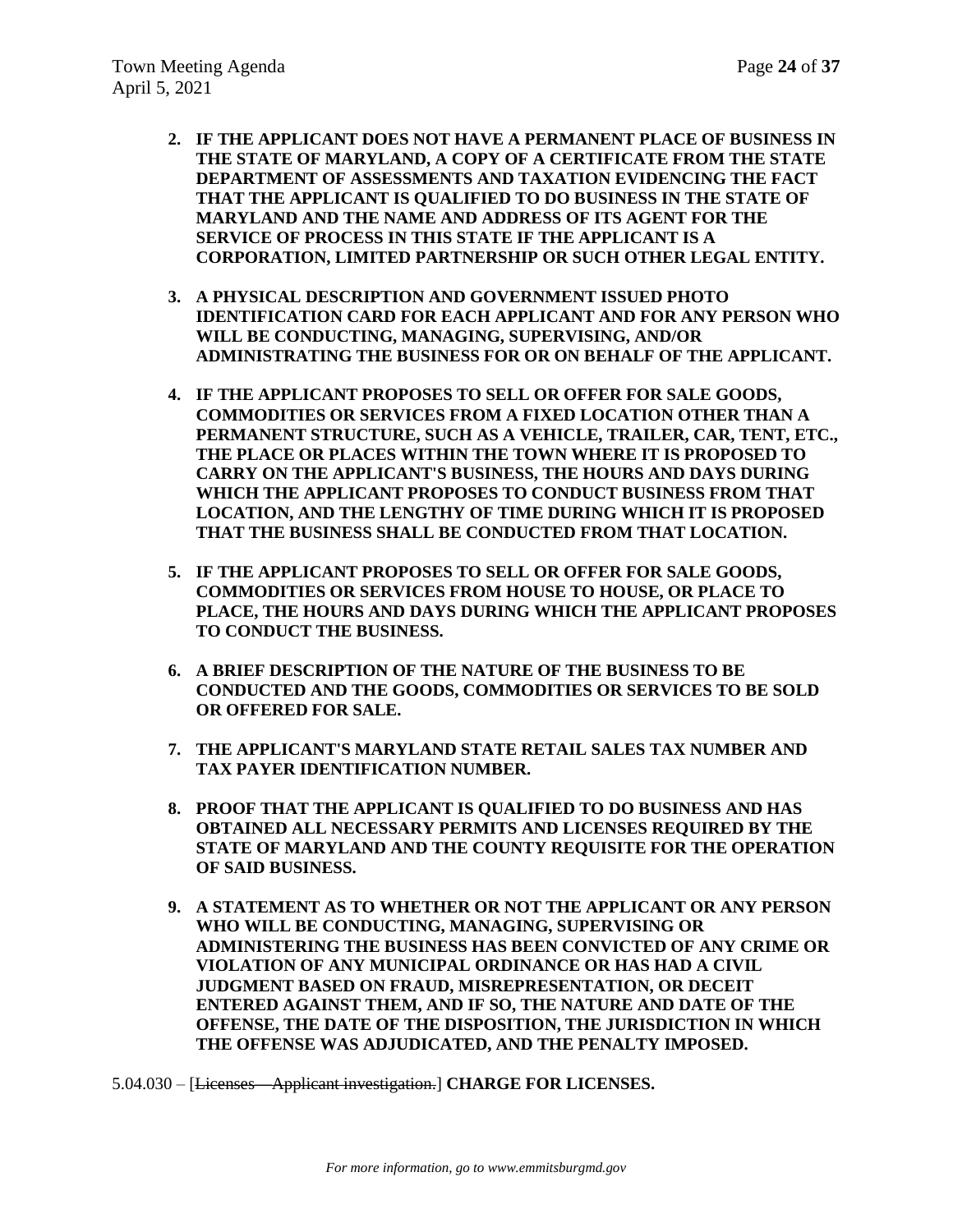[Before issuing licenses and accepting the charges therefore, the town clerk or town manager to whom application is made, shall investigate the applicant, his product and equipment, so as to ensure the safety and protection of the residents of the town and to be sure that all federal, state and local safety, health, and tax laws and regulations are being followed by such applicant.]

**LICENSES GOOD FOR A CALENDAR YEAR SHALL BE ISSUED AT A CHARGE OF FORTY DOLLARS (\$40.00), AND LICENSES GOOD FOR A PERIOD LESS THAN A CALENDAR YEAR SHALL BE ISSUED FOR A CHARGE OF FIVE DOLLARS (\$5.00) PER DAY. APPLICATION FOR LICENSES SHALL BE MADE TO AND LICENSES SHALL BE ISSUED BY THE TOWN CLERK OR TOWN MANAGER.**

### 5.04.040 – [Exemptions.] **LICENSES—APPLICANT INVESTIGATION.**

[None of the licenses provided for in Sections 5.04.010 and 5.04.020, shall be required of any person with an established place of business within the town and subject to usual inspection, regulation and taxation, or employees of such person, or any persons exempted therefrom by any public general law of Maryland, or by the Constitution of Maryland, or of the United States.]

**BEFORE ISSUING LICENSES REQUIRED BY SECTION 5.04.010 AND ACCEPTING THE CHARGES FROM THE APPLICANT, THE TOWN CLERK OR TOWN MANAGER TO WHOM APPLICATION IS MADE, SHALL INVESTIGATE THE APPLICANT SO AS TO ENSURE THE HEALTH, SAFETY, WELFARE AND PROTECTION OF THE RESIDENTS OF THE TOWN. THE INVESTIGATION AND DECISION TO GRANT OR DENY THE LICENSE SHALL BE COMPLETED WITHIN TEN (10) BUSINESS DAYS FROM THE DATE THE APPLICATION IS MADE.**

### 5.04.050 – [Garbage collectors.] **LICENSES—DENIAL OR REVOCATION OF LICENSE.**

[All persons collecting garbage as a business or occupation in the town shall obtain a license therefor from the town clerk or an elected town official before engaging in such business or occupation. Fee and requirements for such licenses shall be the same as provided in Sections 5.04.010, 5.04.020 and 5.04.040.]

### **THE TOWN CLERK OR TOWN MANAGER SHALL APPROVE THE APPLICATION UNLESS:**

- **1. THE APPLICANT'S PRACTICES OR PRODUCTS DO NOT CONFORM WITH APPLICABLE FEDERAL, STATE, OR LOCAL STATUTES OR REGULATIONS;**
- **2. THE APPLICANT HAS WITHHELD OR FALSIFIED ANY MATERIAL INFORMATION REQUIRED TO BE SUBMITTED IN ORDER TO OBTAIN A LICENSE, OR HAS HAD A LICENSE PREVIOUSLY REVOKED BY THE TOWN OR ANY OTHER JURISDICTION;**
- **3. THE APPLICANT HAS HAD A CIVIL JUDGMENT OR CRIMINAL CONVICTION ENTERED AGAINST IT BASED UPON FRAUD, DECEIT OR MISREPRESENTATION WITHIN THE PRIOR TEN (10) YEARS;**
- **4. THE ISSUANCE OF THE LICENSE WOULD OTHERWISE BE CONTRARY TO PUBLIC HEALTH, SAFETY, OR WELFARE.**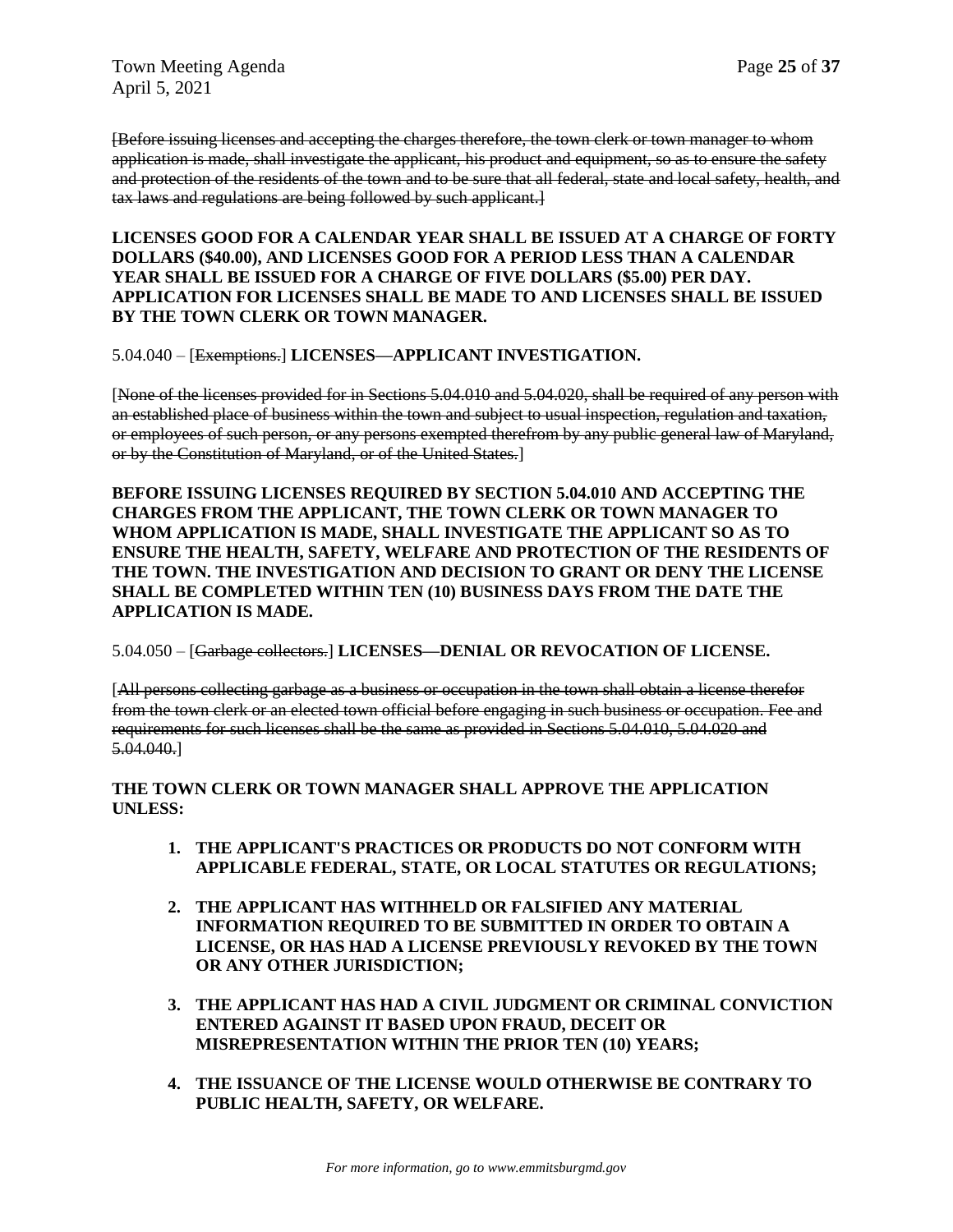#### **THE TOWN CLERK OR MANAGER MAY REVOKE OR REFUSE TO RENEW ANY LICENSE UPON A FINDING THAT THE LICENSEE HAS USED ITS LICENSE TO ENGAGE IN FRAUD OR MISREPRESENTATION OR HAS COMMITTED ANY OTHER UNLAWFUL ACT.**

5.04.060 – [Master electricians.] **DISPLAY**

- [A. Master electricians shall be licensed in accordance with the provisions of the Electrical Code (Chapter 1-7, Article IV) of the Frederick County Code, as amended.]
- [B. Nothing contained in this section shall require a presently licensed master electrician to reapply or requalify for licensing.]

**LICENSEES SHALL CARRY THE LICENSE ISSUED BY THE TOWN UPON THEIR PERSON AT ALL TIMES WHILE CONDUCTING SUCH BUSINESS AND SHALL EXHIBIT THE SAME UPON DEMAND TO ANY OFFICER OF THE TOWN.**

#### **5.04.070 - EXEMPTIONS.**

**THE LICENSE PROVIDED FOR IN SECTIONS 5.04.010 SHALL NOT BE REQUIRED OF ANY PERSON WITH AN ESTABLISHED PLACE OF BUSINESS WITHIN THE TOWN SUBJECT TO USUAL INSPECTION, REGULATION AND TAXATION OR EMPLOYEES OF SUCH PERSON, ANY INDIVIDUAL UNDER THE AGE OF EIGHTEEN ENGAGED IN A FUNDRAISING EVENT SPONSORED BY A SCHOOL OR NON-PROFIT ORGANIZATION, OR ANY PERSONS EXEMPTED BY ANY PUBLIC GENERAL LAW OF MARYLAND, OR BY THE CONSTITUTION OF MARYLAND, OR OF THE UNITED STATES.** 

### **5.04.080 - GARBAGE COLLECTORS.**

**ALL PERSONS COLLECTING GARBAGE AS A BUSINESS OR OCCUPATION IN THE TOWN SHALL OBTAIN A LICENSE FROM THE TOWN CLERK OR AN ELECTED TOWN OFFICIAL BEFORE ENGAGING IN SUCH BUSINESS OR OCCUPATION. FEE AND REQUIREMENTS FOR SUCH LICENSES SHALL BE THE SAME AS PROVIDED IN SECTIONS 5.04.010, 5.04.020, 5.04.030, 5.04.040 AND 5.04.050.** 

**5.04.090 - MASTER ELECTRICIANS.** 

**MASTER ELECTRICIANS SHALL BE LICENSED IN ACCORDANCE WITH THE PROVISIONS OF THE ELECTRICAL CODE (CHAPTER 1-7, ARTICLE IV) OF THE FREDERICK COUNTY CODE, AS AMENDED. NOTHING CONTAINED IN THIS SECTION SHALL REQUIRE A PRESENTLY LICENSED MASTER ELECTRICIAN TO REAPPLY OR REQUALIFY FOR LICENSING.** 

#### **5.04.100 – SEVERABILITY**

**THE PROVISIONS OF THE ORDINANCE CODIFIED IN THIS CHAPTER, AND ANY AMENDMENTS THERETO, ARE SEVERABLE, AND IF ANY PROVISION OR SECTION SHALL BE HELD TO BE UNCONSTITUTIONAL OR OTHERWISE INVALID, SUCH UNCONSTITUTIONALITY OR INVALIDITY SHALL NOT AFFECT THE REMAINING SECTIONS OR PROVISIONS OF THIS CHAPTER.**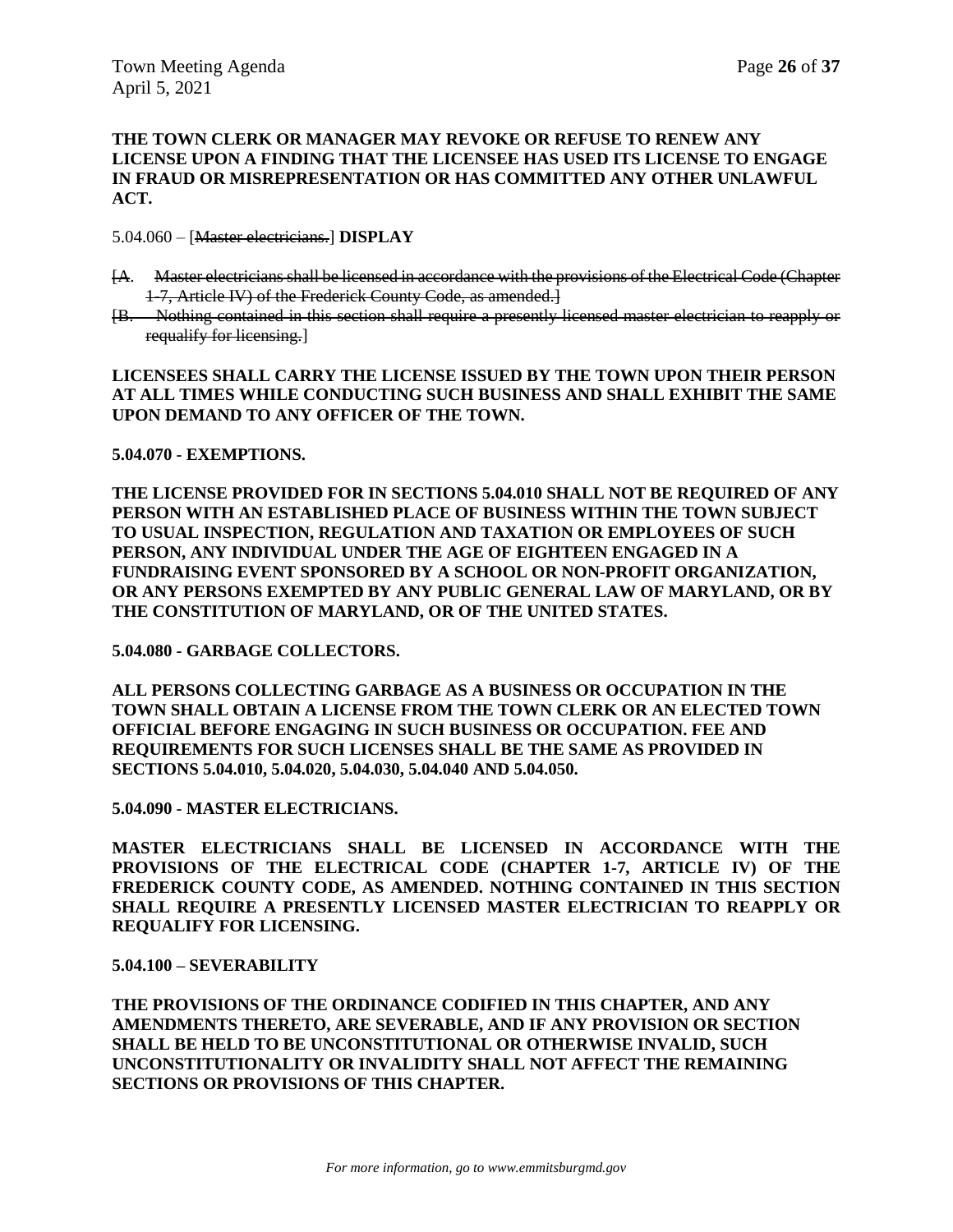**BE IT FURTHER RESOLVED, ENACTED AND ORDAINED** that this Ordinance shall take effect on the date on which the Mayor approves the Ordinance after passing by the Board of Commissioners or on the date on which the Board of Commissioners passes the Ordinance over the veto of the Mayor.

**PASSED** this 5th day of April, 2021

by a vote of \_\_\_\_\_\_\_for, \_\_\_\_\_\_\_against, \_\_\_\_\_\_\_ absent, and \_\_\_\_\_\_ abstain.

ATTEST: EMMITSBURG BOARD OF COMMISSIONERS:

Madeline Shaw, Town Clerk Timothy O'Donnell, President

### **MAYOR**

\_\_\_\_\_\_\_\_\_\_\_\_\_\_\_\_\_\_\_\_\_\_\_\_\_\_\_\_\_\_\_\_ \_\_\_\_\_\_\_\_\_\_\_\_\_\_\_\_\_\_\_\_\_\_\_\_\_\_\_\_\_\_\_\_\_\_\_

\_\_\_\_\_\_\_APPROVED \_\_\_\_\_\_\_VETOED

This 5th day of April, 2021

\_\_\_\_\_\_\_\_\_\_\_\_\_\_\_\_\_\_\_\_\_\_\_\_ Donald N. Briggs, Mayor

| I hereby certify that the foregoing<br>Ordinance has been posted as<br>required by Chapter 2.04 of the<br>Emmitsburg Municipal Code. |
|--------------------------------------------------------------------------------------------------------------------------------------|
| Madeline Shaw, Town Clerk<br>Date:                                                                                                   |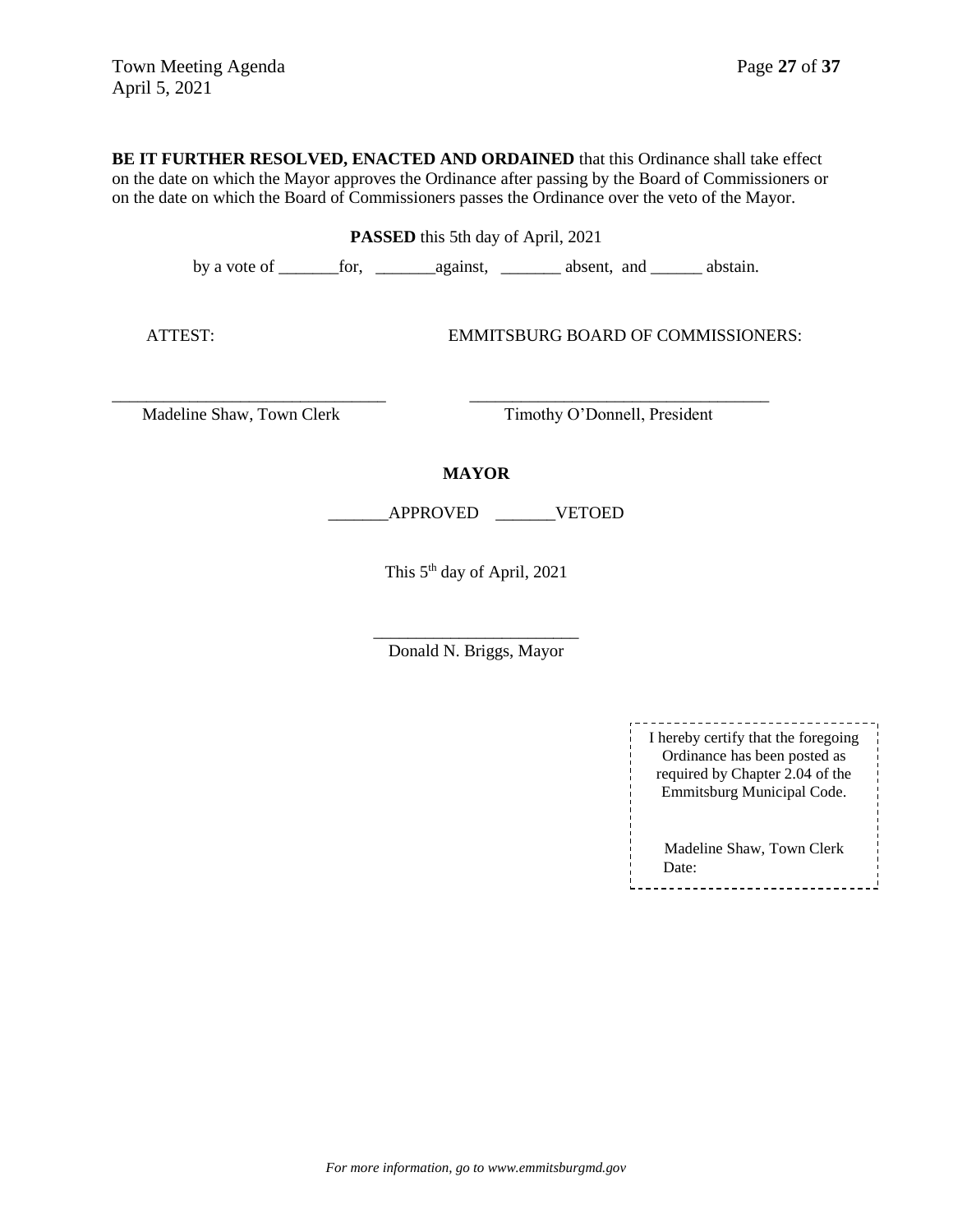## **AGENDA ITEM# 4. For consideration, approval of RK&K engineering contract for water clarifier**: Presentation at meeting by town staff.

Professional engineering services by Rummel, Klepper & Kahl, LLP (RK&K) for the completion of a professional engineering services for the planning, preliminary engineering, design and permitting, as well as bidding and construction phase support for the design and construction of a new water treatment plant clarifier facility to reduce algae in the raw water supply.

- **Contract Info:**
	- o *Note*: The contract was reviewed by Leslie Powell, Attorney, and deemed sufficient.
	- $\circ$  Insurance coverage (6.05 & Exhibit G): Employer liability, general liability, umbrella liability, automobile liability, professional liability, and worker's compensation.
	- $\circ$  Invoice Payment: Town to pay within 30 days unless there is a disputed invoice (4.02)
	- o Suspension:
		- Town may suspend the project for up to 90 days upon 7 days' written notice to engineer (6.06).
		- Engineer may, after giving seven days' written notice to Owner, suspend services under this Agreement if Owner has failed to pay Engineer for invoiced services.
	- o Termination:
		- Either party may terminate the contract upon 30 days' written notice in the event of substantial failure by the other party to perform in accordance with the terms in the contract through no fault of the terminating party. (6.06).
	- o Dispute resolution:
		- Town and engineer agree to negotiate all disputes between them in good faith for a period of 30 days from the date of notice prior to invoking the procedures of Exhibit H or other provisions. If parties fail to resolve a dispute through negotiation, then either or both may invoke the procedures of Exhibit H (6.09).
	- o Timeline: (Exhibit A).
		- Furnish an electronic copy and [Three (3] review copies of the Report and any other Study and Report Phase deliverables to Owner within [ 60 ] days of the Effective Date and review it with Owner.
		- Furnish an electronic and three (3) review copies of the Preliminary Design Phase documents, opinion of probable Construction Cost, and any other Preliminary Design Phase deliverables to Owner within 60 days of authorization to proceed with this phase, and review them with Owner.
		- Furnish for review by Owner, its legal counsel, and other advisors, three (3) copies of the final Drawings and Specifications, assembled drafts of other Construction Contract Documents, the draft bidding-related documents (or requests for proposals or other construction procurement documents), and any other Final Design Phase deliverables, within 60 days of authorization to proceed with the Final Design Phase, and review them with Owner.
	- o Project Cost: \$243,114 (Exhibit C).
		- Study and Report Phase \$53,131
		- Preliminary Design Phase \$48,281
		- Final Design Phase \$88,561
		- Bidding or Negotiation Phase \$6,031
		- Construction Phase \$45,110
		- Post-Construction Phase \$2,000

**\*Copy of the Engineers Joint Contract Documents Committee (EJCDC) E-500 contract to be provided at meeting.**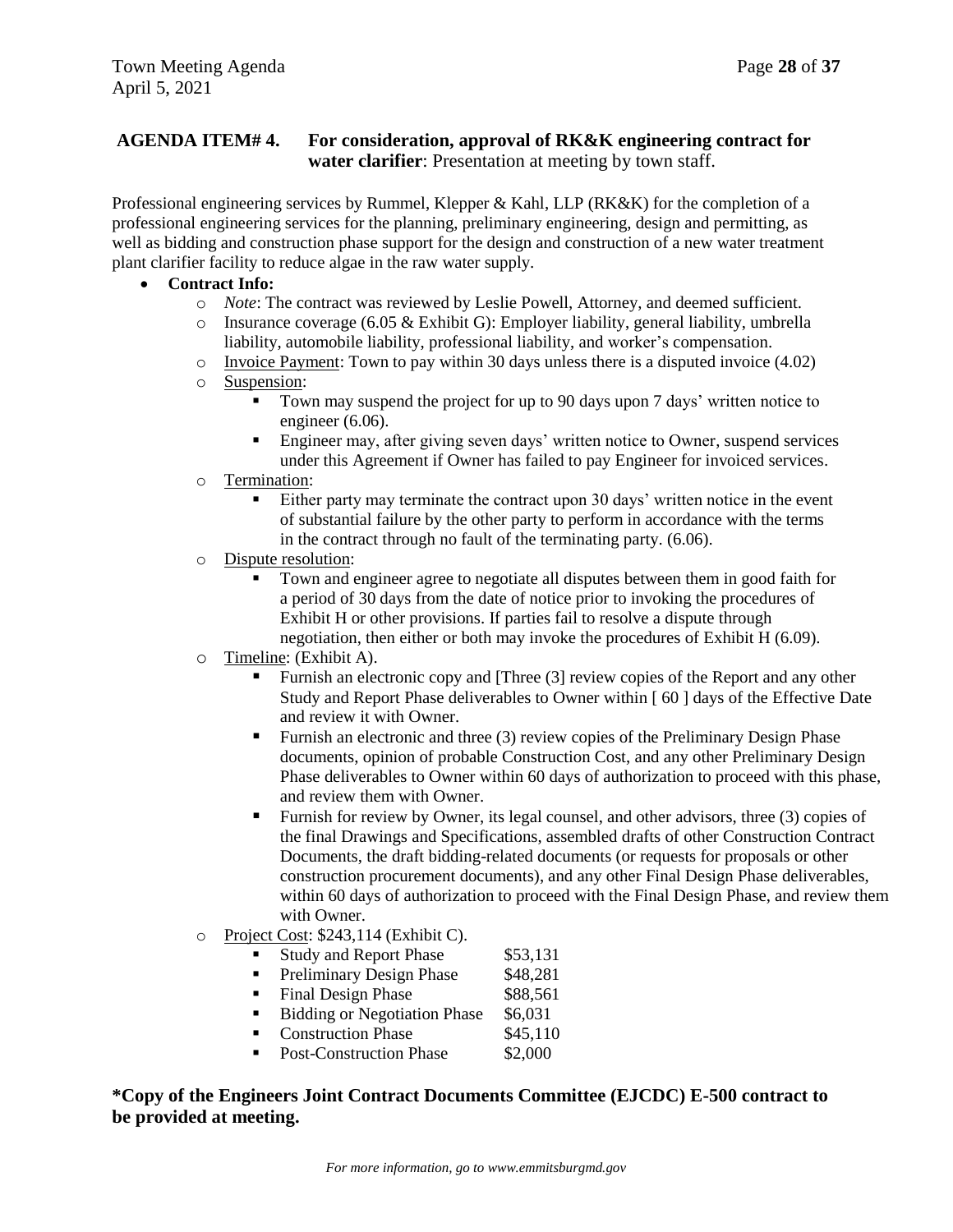## **AGENDA ITEM# 5. Approval of Ordinance 21-04, update to Town Code Chapters 12.08 and 12.10 for consideration**: Presentation at meeting by town staff.

ORDINANCE SERIES: 2021 Page 1 of 4 ORD. NO: 21 – 03

### AN ORDINANCE TO AMEND TITLE 12 OF THE CODE OF EMMITSBURG ENTITLED STREETS, SIDEWALKS AND PUBLIC PLACES

\*\*\*\*\*\*\*\*\*\*\*\*\*\*\*\*\*\*\*\*\*\*\*\*\*\*\*\*\*\*\*\*\*\*\*\*\*\*\*\*\*\*\*\*\*\*\*\*\*\*\*\*\*\*\*\*\*\*\*\*\*\*\*\*\*\*\*\*\*\*\*\*\*\*\*\*\*\*\*\*\*\*\*\*\*

**BE IT RESOLVED, ENACTED AND ORDAINED** by the Mayor and Board of Commissioners of the Town of Emmitsburg, Maryland, pursuant to the authority granted to them by the laws of Maryland and the Charter of the Town of Emmitsburg, that Title 12, Sections 12.08.010, 12.08.020, 12.08.030, 12.08.040, 12.08.050, 12.08.060, 12.10.010, & 12.10.060 of the Emmitsburg Municipal Code, be amended as follows:

New language is indicated by being in **BOLD, CAPITAL LETTERS,** and deleted language is designated by being in **[brackets and strike out**].

Chapter 12.08 – Sidewalk**, CURB, AND GUTTER** construction and repair.

12.08.010 – Construction of by property owners.

Whenever the grade of any sidewalk has been established, it shall be the duty of the owner of any land bounding thereon to lay [a] sidewalk, **CURB, AND GUTTER** [not more than fifteen (15) feet, nor less than four feet wide, in] **AT** the discretion of the [board of commissioners] **MAYOR**, to be constructed of concrete, brick, or some other approved material equally as good, along any such property, to conform to the grade established by the **T**own, within **SIXTY (60)** days after receiving notice in writing from the mayor. **THE SIDEWALK SHALL CONFORM TO STATE AND FEDERAL REQUIREMENTS UNDER THE AMERICANS WITH DISABILITIES ACT ("ADA") IN EFFECT AT THE TIME OF INSTALLATION, INCLUDING BUT NOT LIMITED TO WIDTH AND CURB RAMP REQUIREMENTS. THE TOWN ENGINEER SHALL APPROVE THE CONSTRUCTION MATERIALS AND INSTALLATION METHOD IN ADVANCE OF ANY CONSTRUCTION.**

12.08.020 - Sidewalks—Repair and maintenance by property owners and occupiers.

It shall be the duty of all owners and occupiers of land to keep the sidewalks and footways bounding thereon in good and proper repair and at all times free of nuisances, litter, trash and debris, including, but not limited to, newspapers, smoking debris, trash and other types of litter. Upon observing an accumulation of debris, trash or other litter in violation of this section, the **T**own may send a written warning to the owner and/or occupier of the property adjoining the sidewalk in violation and inform that person of the requirements of this section and giving such person ten days to correct the violation. If the violation is not corrected within that time period, the violation shall constitute a municipal infraction punishable by a fine of twenty-five dollars (\$25.00). A subsequent violation(s) at the same location within a ten-day period shall be punishable by a fifty dollars (\$50.00) fine.

Whenever, in the opinion of the **T**own staff and with the approval of the **T**own manager, any sidewalk, or portion thereof, is out of repair and should be repaired or [relaid] **REPLACED**, the **M**ayor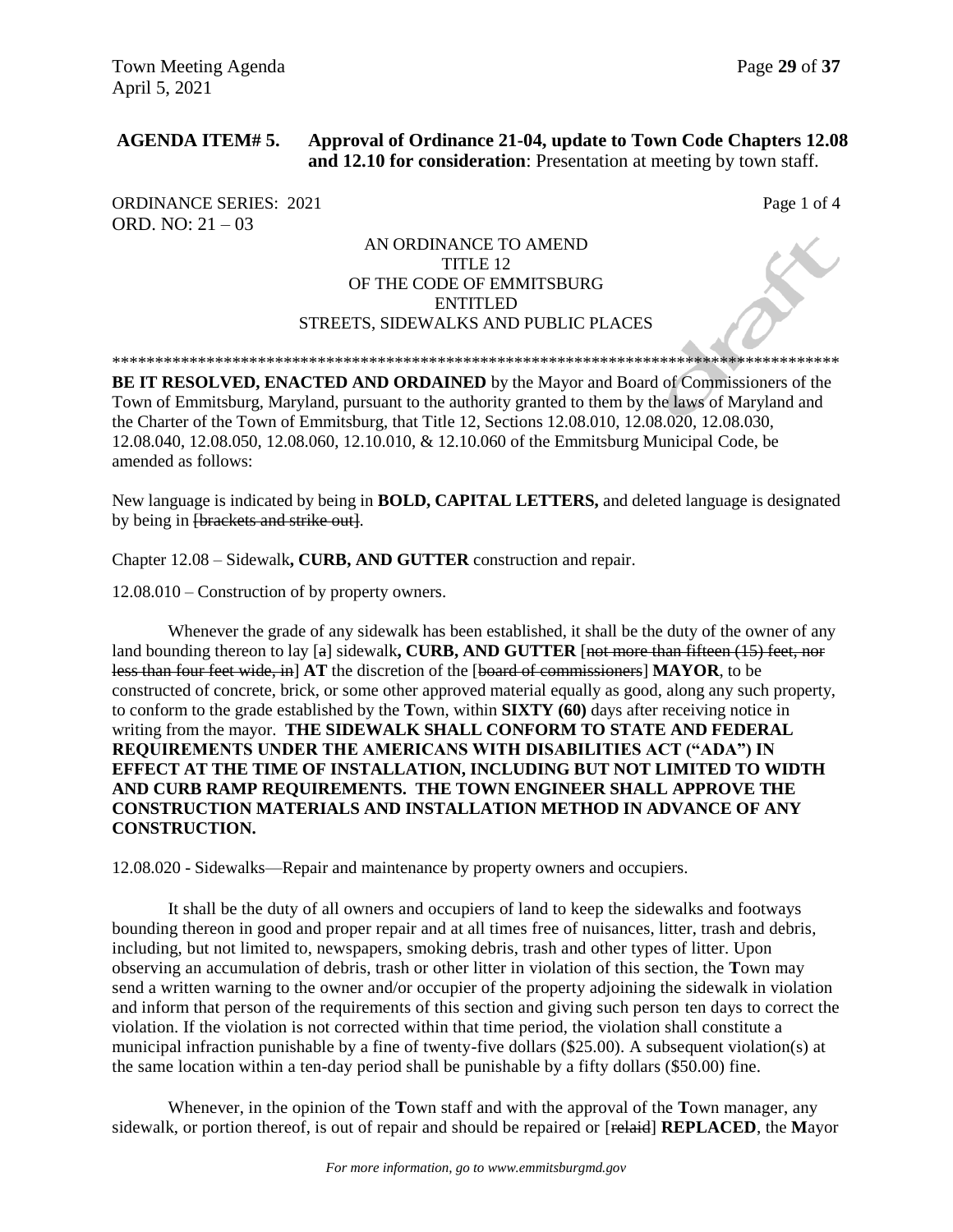shall notify the owner by notice in writing to repair, or relay the same within [twenty (20)] **THIRTY (30)** days from the date of such notice. Standards for sidewalks are found in Sections [12.08.010,](https://library.municode.com/md/emmitsburg/codes/code_of_ordinances?nodeId=TIT12STSIPUPL_CH12.08SICORE_12.08.010SIONPROW) [12.08.050,](https://library.municode.com/md/emmitsburg/codes/code_of_ordinances?nodeId=TIT12STSIPUPL_CH12.08SICORE_12.08.050GRETBEOBMAPRWO) and [12.08.060\[](https://library.municode.com/md/emmitsburg/codes/code_of_ordinances?nodeId=TIT12STSIPUPL_CH12.08SICORE_12.08.060SLSI).]**, PROVIDED, HOWEVER, UNLESS THE ENTIRE SIDEWALK NEEDS TO BE REPLACED IN ITS ENTIRETY, THE REPAIR SHALL CONFORM TO THE EXISTING DIMENSIONS OF THE SIDEWALK.**

12.08.030 - When **T**own to do work required by Sections 12.08.010 and 12.08.020.

In the event the owner shall fail to grade and pave the sidewalk as provided in [Section](https://library.municode.com/md/emmitsburg/codes/code_of_ordinances?nodeId=TIT12STSIPUPL_CH12.08SICORE_12.08.010SIONPROW)  [12.08.010](https://library.municode.com/md/emmitsburg/codes/code_of_ordinances?nodeId=TIT12STSIPUPL_CH12.08SICORE_12.08.010SIONPROW) within the time provided in the notice, or shall fail to relay or repair any such sidewalk, or portion thereof, as provided in [Section 12.08.020](https://library.municode.com/md/emmitsburg/codes/code_of_ordinances?nodeId=TIT12STSIPUPL_CH12.08SICORE_12.08.020SIEPMAPROWOC) after notice, then the **M**ayor shall cause any such work to be done at the expense of the owner. In the event the owner shall fail to pay the cost thereof within thirty (30) days after receiving a statement thereof from the Mayor, then the **T**own shall institute a suit against the owner, in the [Circuit] Court**S** [for] **OF** Frederick County, **MARYLAND** or [before the District Court for Frederick County according to the amount involved,] **SUCH OTHER COURT HAVING JURISDICTION** for the recovery of the same.

12.08.040 - Proceedings against unknown [or nonresident] owners.

In case of a violation of Section 12.08.010 or 12.08.020 and the owner is unknown or cannot be found [or resides outside the town limits so that personal service of such notice cannot be made as provided in this chapter], then such notice shall be [published in some newspaper of general circulation in the town for two successive weeks] **POSTED AT THE PROPERTY**, notifying the owner to have the work done on or before the expiration of thirty (30) days from the date of the last publication of such notice, and in the event such work is not done within the time aforesaid, the **M**ayor shall proceed to have it done in the same manner as he **OR SHE** is authorized to proceed when the owner fails or neglects to do the same upon notice given, and the costs and expenses thereof shall be recovered from such [nonresident] or] unknown or absent owner either by suit or process of attachment.

12.08.050 – [Grades, etc.,] **SPECIFICATIONS** to be obtained [from Mayor] prior to work.

It is unlawful for any owner or occupier of any land bounding on any street to grade or pave any sidewalk bounding thereon until he **OR SHE** shall have made application to the **TOWN** [Mayor] and obtained [from him] the proper [grade, location, and width of] **SPECIFICATIONS FOR** any such sidewalk.

12.08.060 - Slope of sidewalks.

**ALL NEW SIDEWALKS AND RECONSTRUCTED PORTIONS OF EXISTING SIDEWALKS MUST MEET ADA CRITERIA.** The **CROSS** slope or rise of the sidewalk from the curb to the lot line shall not be more than [one-half] **TWO PERCENT (1:50)** nor less than [one-fourth of an inch to the foot] **ONE PERCENT (1:100)**. [and shall be in conformity to the grade of the street] **FOR SIDEWALKS ALONG A ROADWAY, THE RUNNING SLOPE OF THE SIDEWALK MAY FOLLOW THE PROFILE GRADE OF THE ROADWAY.** It is unlawful to lay sidewalks to any other slope or grade, unless otherwise fixed and determined by the **T**own **OR APPLICABLE LAW**.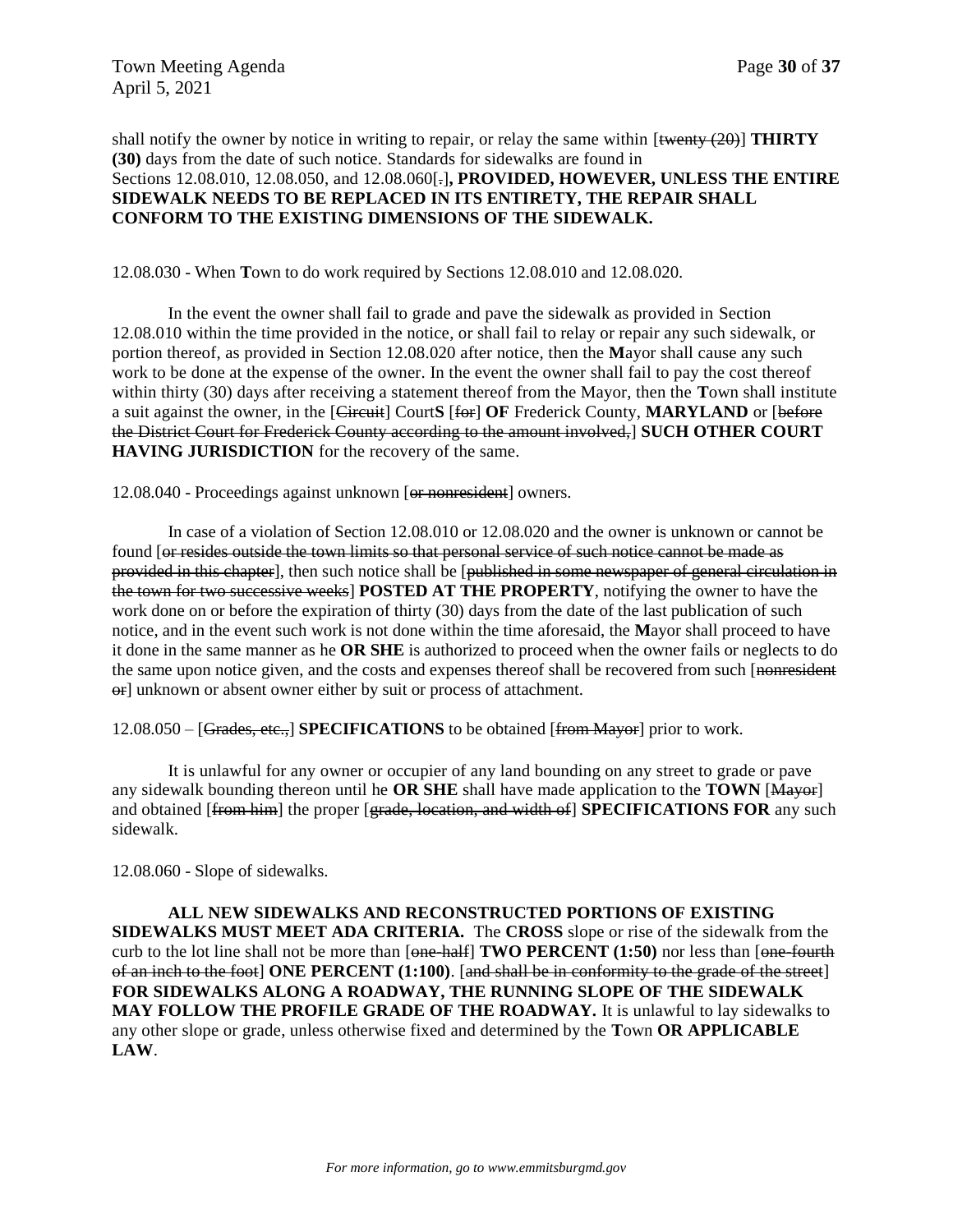Chapter 12.10 - Obstruction and Use of Sidewalks.

12.10.010 - Obstruction of sidewalks prohibited.

Except as otherwise provided in this chapter or other provisions of the Code, it is unlawful for any person to obstruct any of the sidewalks of the **T**own by placing thereon any boxes, barrels, goods, wares, tables, chairs, merchandise or any other thing or object. A clear, unobstructed [width of at least] four feet] **PATH OF TRAVEL OF AT LEAST THE MINIMUM REQUIREMENT UNDER THE ADA** shall be maintained on the sidewalk at all times between such things or objects and other stationary structures, such as, but not limited to, parking meters, lights, telephones, poles, mailboxes, newspaper boxes, signs, walls, railings, steps, fire hydrants, trees, tree wells, or shrubs. **THE MINIMUM PATH OF TRAVEL APPLIES TO PERMITTED USES DESCRIBED IN SECTIONS 12.10.020 AND 12.10.030.** A clear, unobstructed height of seven feet shall be maintained between the sidewalk surface and any overhead structure, such as, but not limited to, displays, tree branches, overhead signs, and awnings.

The utilization of any sidewalk and/or right-of-way pursuant to this chapter shall be subject to a permit, and shall be limited to areas immediately adjacent and contiguous to the property of the applicant. Furthermore, any utilization of sidewalk and/or right-of-way pursuant to this chapter shall in no way limit and/or encumber any other property and/or the access thereto.

12.10.060 - Enforcement and penalties.

A. A violation of any provision of this chapter shall constitute a municipal infraction. The penalty for such violation shall be a fine in the amount of fifty dollars (\$50.00) for the first offense. The penalty for a second or subsequent violation of this chapter within **ANY** twelve (12) month period shall be a fine of one hundred dollars (\$100.00) for each of the second or subsequent violations. Each day that a violation continues shall constitute a separate offense.

B. In addition to any fine for a violation of this chapter, if any person [neglects or refuses] **FAILS** to comply [within a reasonable time] with a notice from the **T**own to remove an obstruction or abate an infraction of this chapter, then the **T**own may remove the obstruction or otherwise abate the infractions, and the person [refusing or neglecting to comply with the notice] shall be liable to the **T**own for the amount of the expense of removing the obstruction or abating the infraction.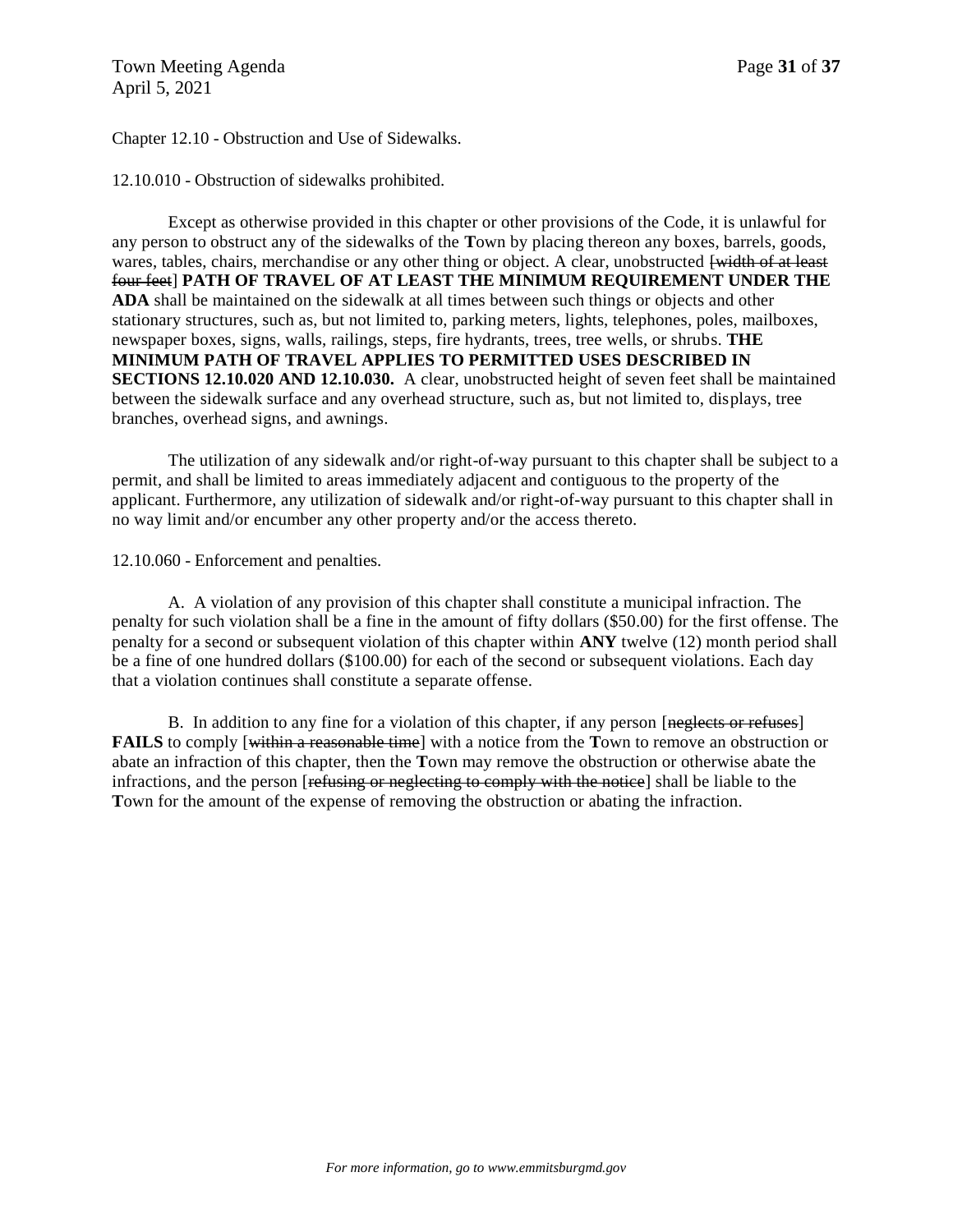**BE IT FURTHER RESOLVED, ENACTED AND ORDAINED** that this Ordinance shall take effect on the date on which the Mayor approves the Ordinance after passing by the Board of Commissioners or on the date on which the Board of Commissioners passes the Ordinance over the veto of the Mayor.

| <b>PASSED</b> this 5 <sup>th</sup> day of April, 2021 |                                           |  |  |  |
|-------------------------------------------------------|-------------------------------------------|--|--|--|
|                                                       |                                           |  |  |  |
| ATTEST:                                               | <b>EMMITSBURG BOARD OF COMMISSIONERS:</b> |  |  |  |
| Madeline Shaw, Town Clerk                             | Timothy O'Donnell, President              |  |  |  |
| <b>MAYOR</b>                                          |                                           |  |  |  |
|                                                       | <b>APPROVED</b><br><b>VETOED</b>          |  |  |  |
|                                                       | this $5th$ day of April, 2021.            |  |  |  |

\_\_\_\_\_\_\_\_\_\_\_\_\_\_\_\_\_\_\_\_\_\_\_\_ Donald N. Briggs, Mayor

| I hereby certify that the foregoing<br>Ordinance has been posted as<br>required by Chapter 2.04 of the<br>Emmitsburg Municipal Code. |  |
|--------------------------------------------------------------------------------------------------------------------------------------|--|
| Madeline Shaw, Town Clerk<br>Date:                                                                                                   |  |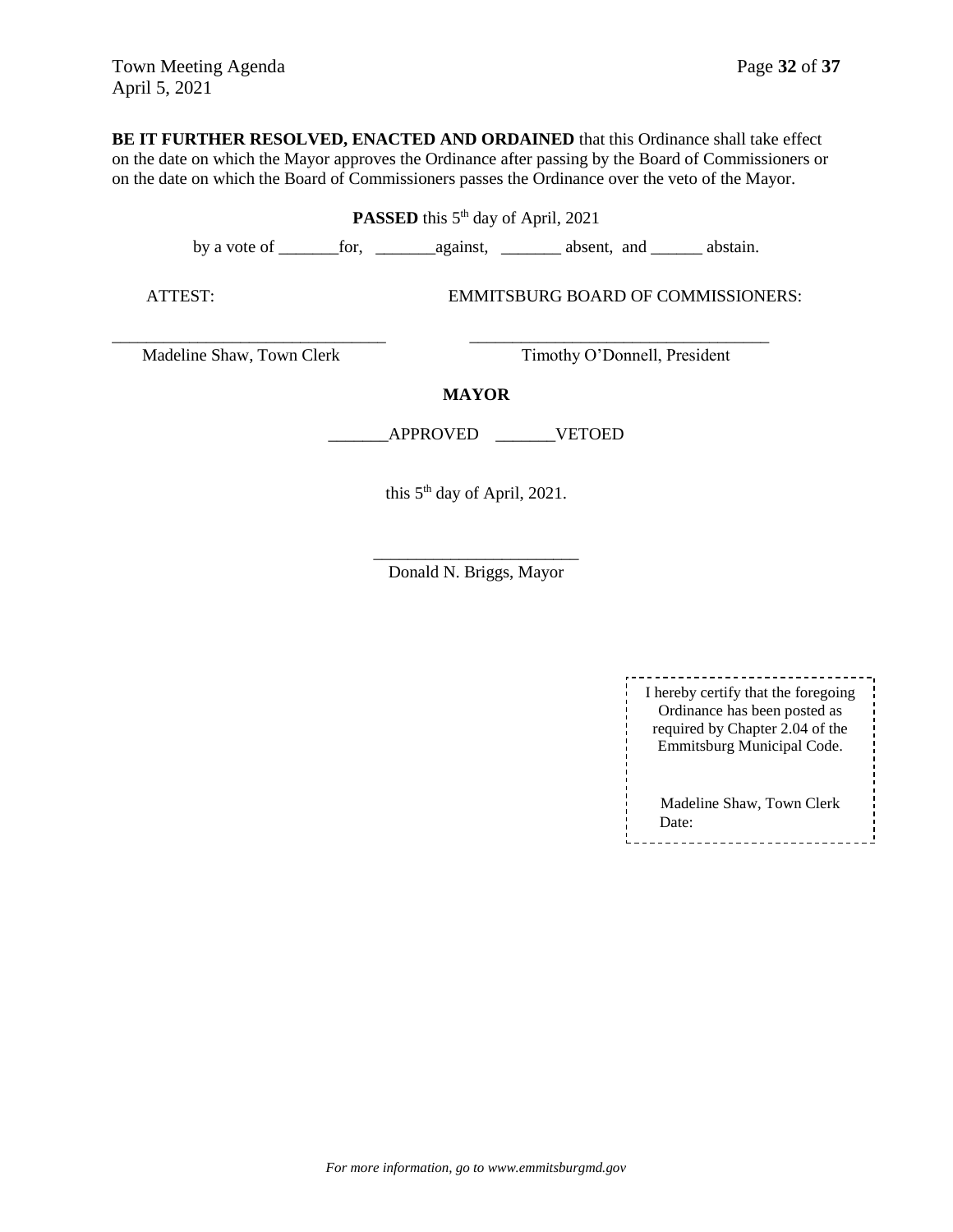### **AGENDA ITEM# 6. Approval of policy 21-01, hunting and recreational use at Rainbow Lake/Emmitsburg Watershed for consideration**: Presentation at meeting by town staff.

POLICY SERIES: 2021 Page 1 of 3 POLICY NO: P21-01

## **TOWN OF EMMITSBURG HUNTING AND RECREATIONAL USAGE AT RAINBOW LAKE WATERSHED**

\*\*\*\*\*\*\*\*\*\*\*\*\*\*\*\*\*\*\*\*\*\*\*\*\*\*\*\*\*\*\*\*\*\*\*\*\*\*\*\*\*\*\*\*\*\*\*\*\*\*\*\*\*\*\*\*\*\*\*\*\*\*\*\*\*\*\*\*\*\*\*\*\*\*\*\*\*\*\*\*\*\*\*\*

## **Purpose:**

This policy sets forth guidelines for the hunting and recreational usage of the Town of Emmitsburg's watershed property. The intended purpose behind the policy to set rules and regulations that govern the usage of the Town's property for hunting, fishing and trail usage.

## **Rules and Regulations**

In addition to the rules and regulations set forth by this policy, any user of the watershed must adhere to all regulations set forth by the Maryland Department of Natural Resources (DNR).

- Watershed use is limited to daylight hours. Watershed use from dusk to dawn shall be considered as trespassing.
- Parking in front of the cabled road/path is prohibited. Violators will be towed at their expense.
- Refuse must be properly disposed of in the provided receptacles.
- Smoking, alcoholic beverages, controlled dangerous substances and gambling are prohibited.
- Obstructing any drive, path, or walk is prohibited.
- Camping and fires are prohibited.
- Pets brought upon watershed property must be on a leash and entirely within the control of the handler(s) at all times. Pet owners must pick up and dispose of any/all waste generated by their pets.
- A town issued permit to hunt and/or fish must be on your person while on watershed property.
- Boating, swimming, ice fishing and ice skating are prohibited in Rainbow Lake.
- Injury, defacement, disturbance of any building, sign or public property is prohibited. Removal or destruction of any tree, plant or mineral is prohibited. All users of the watershed agree to assume responsibility for any and all property damages caused by the user to the Town property.
- No obscene or indecent acts or intentional annoyance or instigating/encouraging violence or loud/disturbing noises from any person or device will be permitted.
- All-terrain vehicles except class one pedal assist bicycles are prohibited in the watershed. A class one pedal assist bicycle is defined as a bicycle equipped with a motor that provides assistance only when the rider is pedaling, and that ceases to provide assistance when the e-bike reaches 20 mph.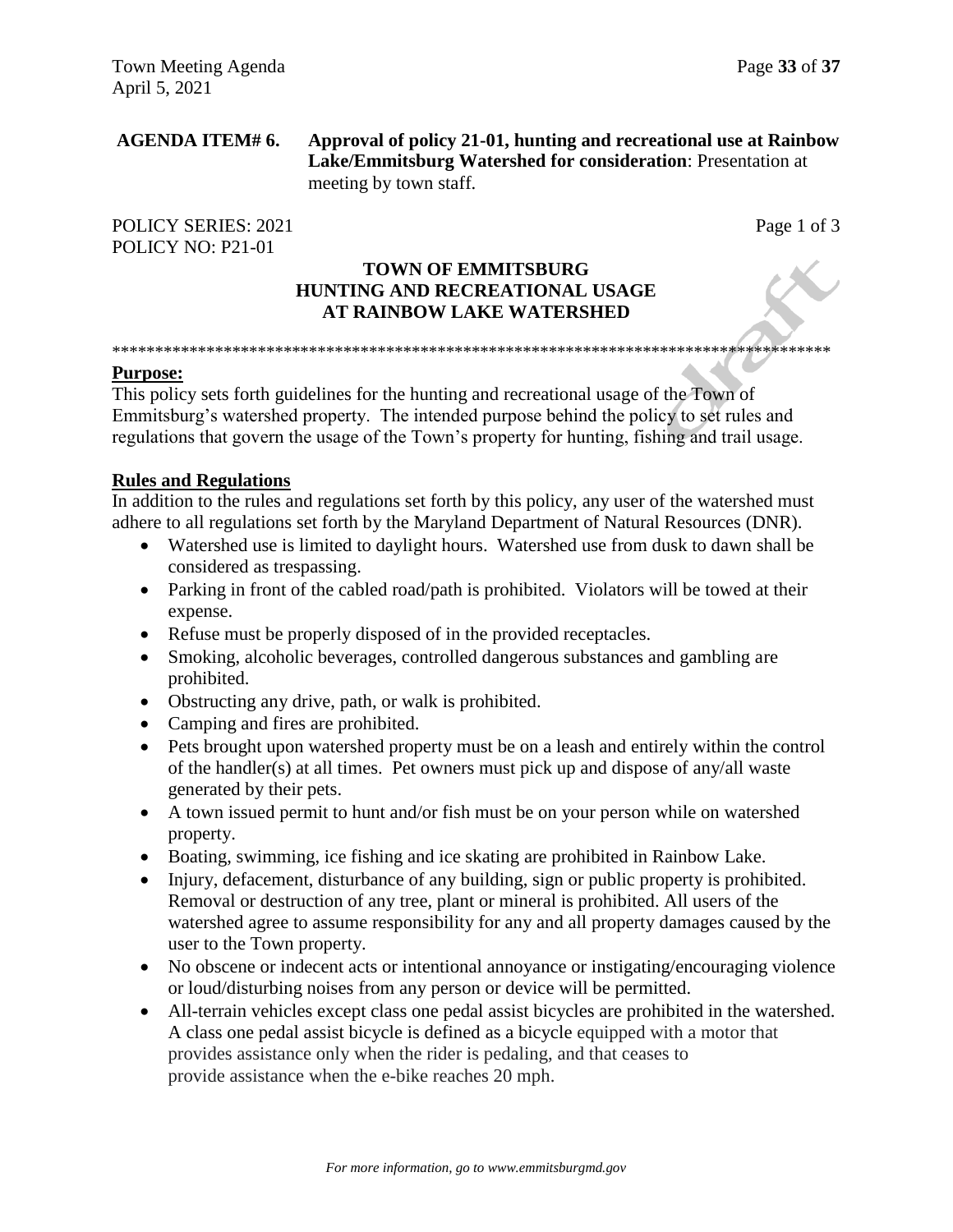## **Hunting Rules and Regulations**

- You must carry your Town issued permit with you at all times.
- No hunting on Sundays.
- Hunting access is limited to deer and turkey. Hunting of any other wildlife species is prohibited.
- Hunting is only be permitted from the first day of deer season until the end of deer season. Hunting will then only be permitted from the first day of spring wild turkey season until the end of spring wild turkey season. This is typically early September until early February for deer (this includes fall and winter wild turkey seasons) and then mid-April until late May for spring turkey season. The dates/days will be based on DNR's approved schedule, which comes out annually.
- No hunting within 150 feet of the established safety zones, as shown on the Town's watershed map located on the back of the permit.
- Only residents of Emmitsburg with a 21727 (verified by Maryland State ID) address can hunt on the watershed.
- Use of hunting dogs to chase/hunt deer or turkey is prohibited.
- Trapping is prohibited.
- Portable tree stands and climbing devices that do not use nails, wires, spikes, bolts or screws for attachments are permitted.
- Permanent tree stands are prohibited. It is not permissible to use nails, wires, spikes, bolts, screws or screw in steps with tree stands or any other method that could have a negative impact on the tree.
- All tree stands must be registered with the town on the hunting permit. Tree stands are only allowed to be put up two weeks prior to the start of deer season and must be removed no later than two weeks after spring turkey season has ended.
- The owner's name and DNR ID must be on the stand and legible from the ground by unaided vision.
- Town staff shall confiscate any tree stand in violation and the violator may have his/her permit revoked.

## **Fishing Rules and Regulations**

- You must carry your Town issued permit with you at all times.
- A Town permit to fish is required for anyone over the age of 16. Minors under the age of 16 must be accompanied by a person at least 18 years of age who holds a valid Town permit.
- A valid Maryland fishing license is required to fish at Rainbow Lake.
- Fishing permits must be renewed annually and expire on the date of your Maryland fishing license expires.
- Fishing is permitted only at Rainbow Lake. All other reservoirs or ponds in the Town's watershed property are off limits.
- Please refrain from walking, standing or throwing the rip rap rocks located around the lake basin.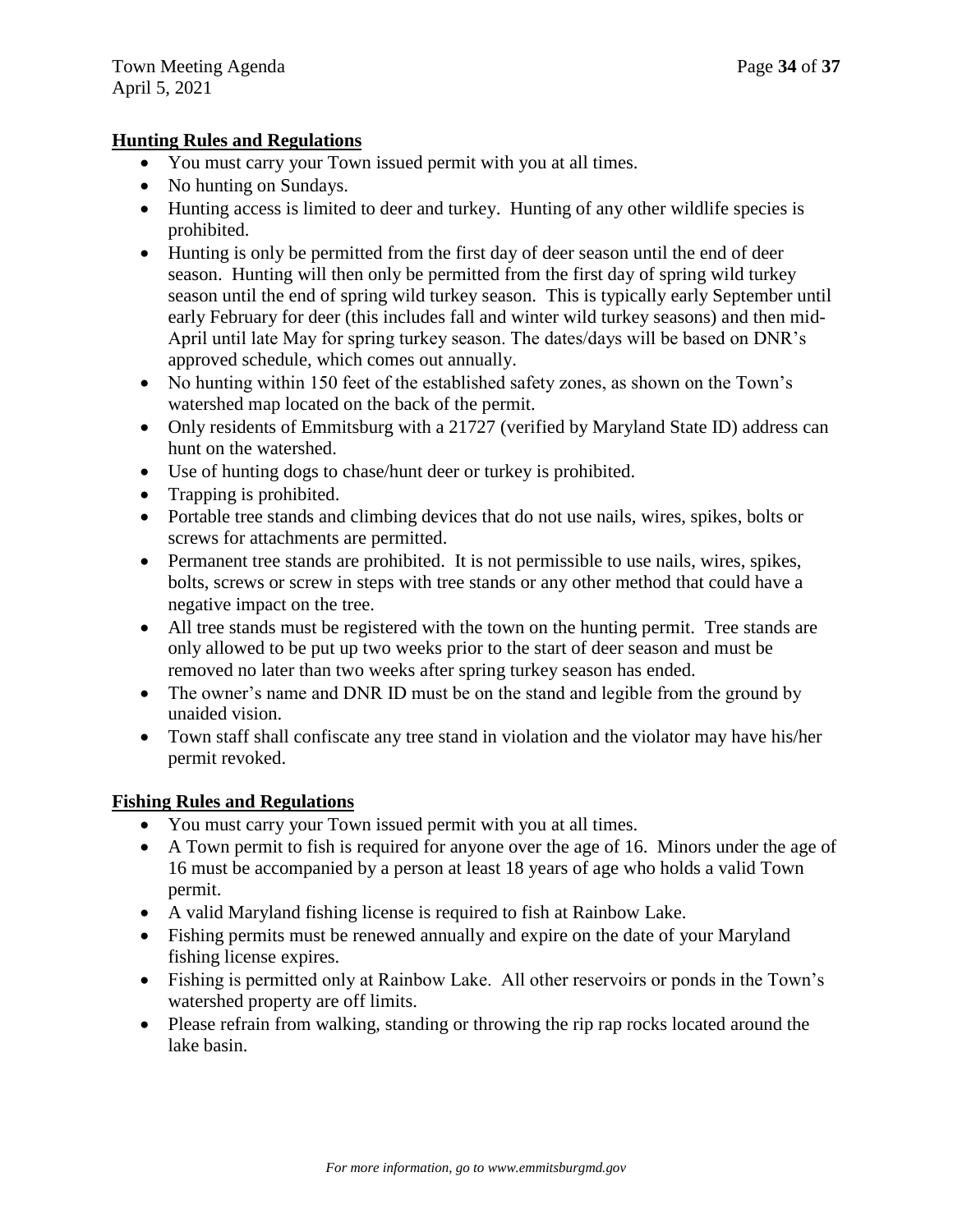## **Non-hunting/fishing users**

- During approved hunting days (deer and turkey season), non-hunting users may access the property on Sundays only. Outside of these timeframes, the Town of Emmitsburg watershed is open seven days a week for:
	- o Hiking
	- o Mountain biking
	- o Horseback riding
	- o Nature photography
	- o Bird watching
	- o Athletic activities
	- o Picnicking
- Hiking and mountain biking are allowed on designated trails only. Trails must not be used if they are wet or muddy to protect the watershed from erosion.

**BE IT FURTHER RESOLVED, ENACTED AND ORDAINED** that this policy shall take effect this 5th day of April 2021.

PASSED this 5<sup>th</sup> day of April 2021.

 $\overline{\phantom{a}}$  ,  $\overline{\phantom{a}}$  ,  $\overline{\phantom{a}}$  ,  $\overline{\phantom{a}}$  ,  $\overline{\phantom{a}}$  ,  $\overline{\phantom{a}}$  ,  $\overline{\phantom{a}}$  ,  $\overline{\phantom{a}}$  ,  $\overline{\phantom{a}}$  ,  $\overline{\phantom{a}}$  ,  $\overline{\phantom{a}}$  ,  $\overline{\phantom{a}}$  ,  $\overline{\phantom{a}}$  ,  $\overline{\phantom{a}}$  ,  $\overline{\phantom{a}}$  ,  $\overline{\phantom{a}}$ 

 *ATTEST: EMMITSBURG BOARD OF COMMISSIONERS:*

Madeline Shaw, Town Clerk Timothy O'Donnell, President

\_\_\_\_\_\_APPROVED \_\_\_\_\_VETOED

this 5th day of April 2021.

\_\_\_\_\_\_\_\_\_\_\_\_\_\_\_\_\_\_\_\_\_\_\_\_\_\_\_\_ Donald N. Briggs, Mayor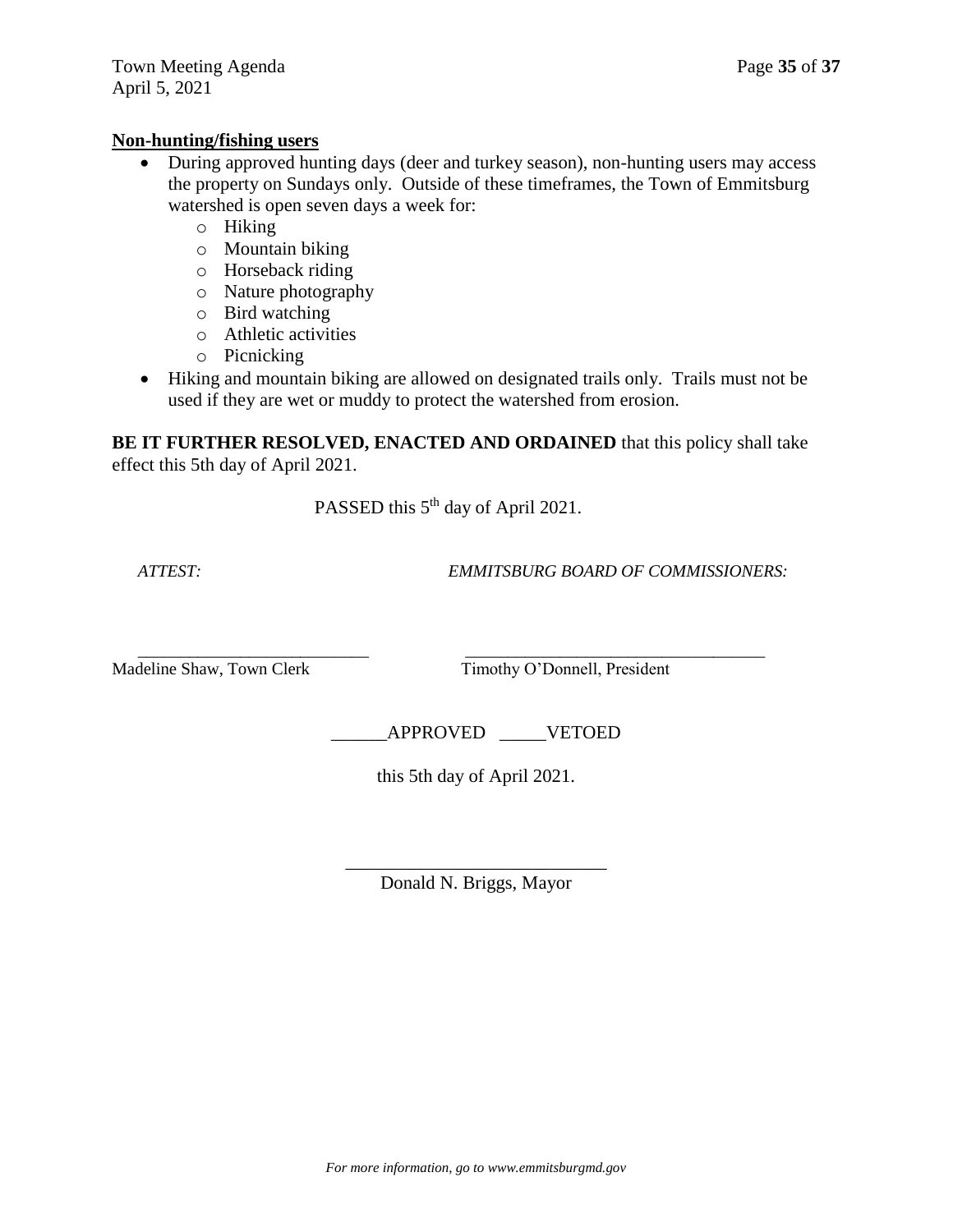**AGENDA ITEM# 7. Any developer who, after January 11, 2021, seeks to develop land for residential purposes within the Town of Emmitsburg shall be required to provide parkland or pay a fee in-lieu. The Board shall determine if public or private parkland is to be provided or the developer pay a fee in-lieu for the following property: Emmit Ridge 2 along Irishtown Road. The developer is requesting to pay the fee in-lieu of parkland improvements for 49 single-family dwellings, which totals \$58,800:** Presentation at meeting by town staff and D.R. Horton.